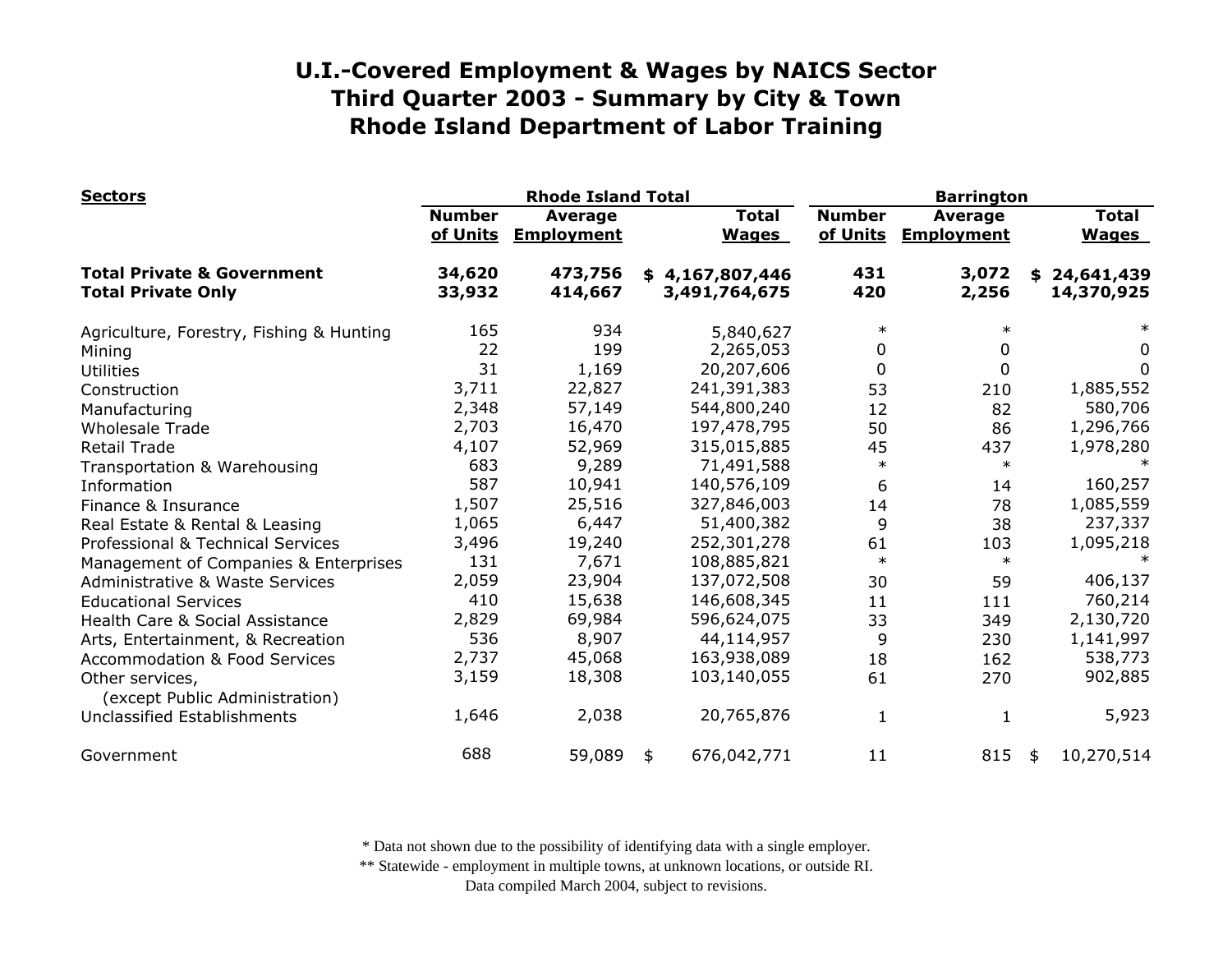| <b>Sectors</b>                                                     |                           | <b>Bristol</b>                      |                              | <b>Burrillville</b>       |                                     |                                |                              |
|--------------------------------------------------------------------|---------------------------|-------------------------------------|------------------------------|---------------------------|-------------------------------------|--------------------------------|------------------------------|
|                                                                    | <b>Number</b><br>of Units | <b>Average</b><br><b>Employment</b> | <b>Total</b><br><b>Wages</b> | <b>Number</b><br>of Units | <b>Average</b><br><b>Employment</b> |                                | <b>Total</b><br><b>Wages</b> |
| <b>Total Private &amp; Government</b><br><b>Total Private Only</b> | 569<br>555                | 7,227<br>6,374                      | \$49,169,985<br>43,868,426   | 282<br>266                | 2,827<br>2,262                      | 20,164,467<br>\$<br>15,477,597 |                              |
| Agriculture, Forestry, Fishing & Hunting                           | $\ast$                    |                                     | $\ast$                       | $\ast$                    | $\ast$                              |                                |                              |
| Mining                                                             | 0                         |                                     | O                            | 0                         | 0                                   |                                | 0                            |
| <b>Utilities</b>                                                   | 0                         |                                     | 0                            | $\ast$                    | $\ast$                              |                                | $\ast$                       |
| Construction                                                       | 90                        | 479                                 | 4,413,254                    | 59                        | 213                                 | 1,682,133                      |                              |
| Manufacturing                                                      | 74                        | 1,315                               | 11,512,758                   | 19                        | 559                                 | 5,362,602                      |                              |
| <b>Wholesale Trade</b>                                             | 36                        | 123                                 | 1,564,429                    | 29                        | 50                                  |                                | 598,465                      |
| <b>Retail Trade</b>                                                | 64                        | 677                                 | 3,718,749                    | 19                        | 154                                 |                                | 644,971                      |
| Transportation & Warehousing                                       | 7                         | 43                                  | 330,837                      | $\ast$                    | $\ast$                              |                                |                              |
| Information                                                        | $\ast$                    | $\ast$                              | ж                            | $\ast$                    | $\ast$                              |                                |                              |
| Finance & Insurance                                                | 19                        | 128                                 | 1,075,180                    | 6                         | 33                                  |                                | 337,700                      |
| Real Estate & Rental & Leasing                                     | 16                        | 92                                  | 544,424                      | 9                         | 21                                  |                                | 105,648                      |
| Professional & Technical Services                                  | 41                        | 78                                  | 715,258                      | 19                        | 47                                  |                                | 518,860                      |
| Management of Companies & Enterprises                              | $\ast$                    | $\ast$                              |                              | $\ast$                    | $\ast$                              |                                |                              |
| <b>Administrative &amp; Waste Services</b>                         | 35                        | 180                                 | 1,350,258                    | 11                        | 29                                  |                                | 170,379                      |
| <b>Educational Services</b>                                        | 9                         | 1,177                               | 8,893,827                    | $\ast$                    | $\ast$                              |                                |                              |
| Health Care & Social Assistance                                    | 35                        | 837                                 | 4,803,718                    | 20                        | 487                                 | 2,595,194                      |                              |
| Arts, Entertainment, & Recreation                                  | 13                        | 107                                 | 346,353                      | 8                         | 99                                  |                                | 309,458                      |
| <b>Accommodation &amp; Food Services</b>                           | 52                        | 791                                 | 2,574,951                    | 22                        | 354                                 | 1,071,346                      |                              |
| Other services,<br>(except Public Administration)                  | 59                        | 265                                 | 1,306,535                    | 31                        | 106                                 |                                | 467,238                      |
| Unclassified Establishments                                        | 0                         | 0                                   | $\mathbf 0$                  | 1                         | 1                                   |                                | 44,826                       |
| Government                                                         | 14                        | 850                                 | 5,301,559<br>\$              | 16                        | 564 \$                              |                                | 4,686,870                    |

\* Data not shown due to the possibility of identifying data with a single employer.

\*\* Statewide - employment in multiple towns, at unknown locations, or outside RI.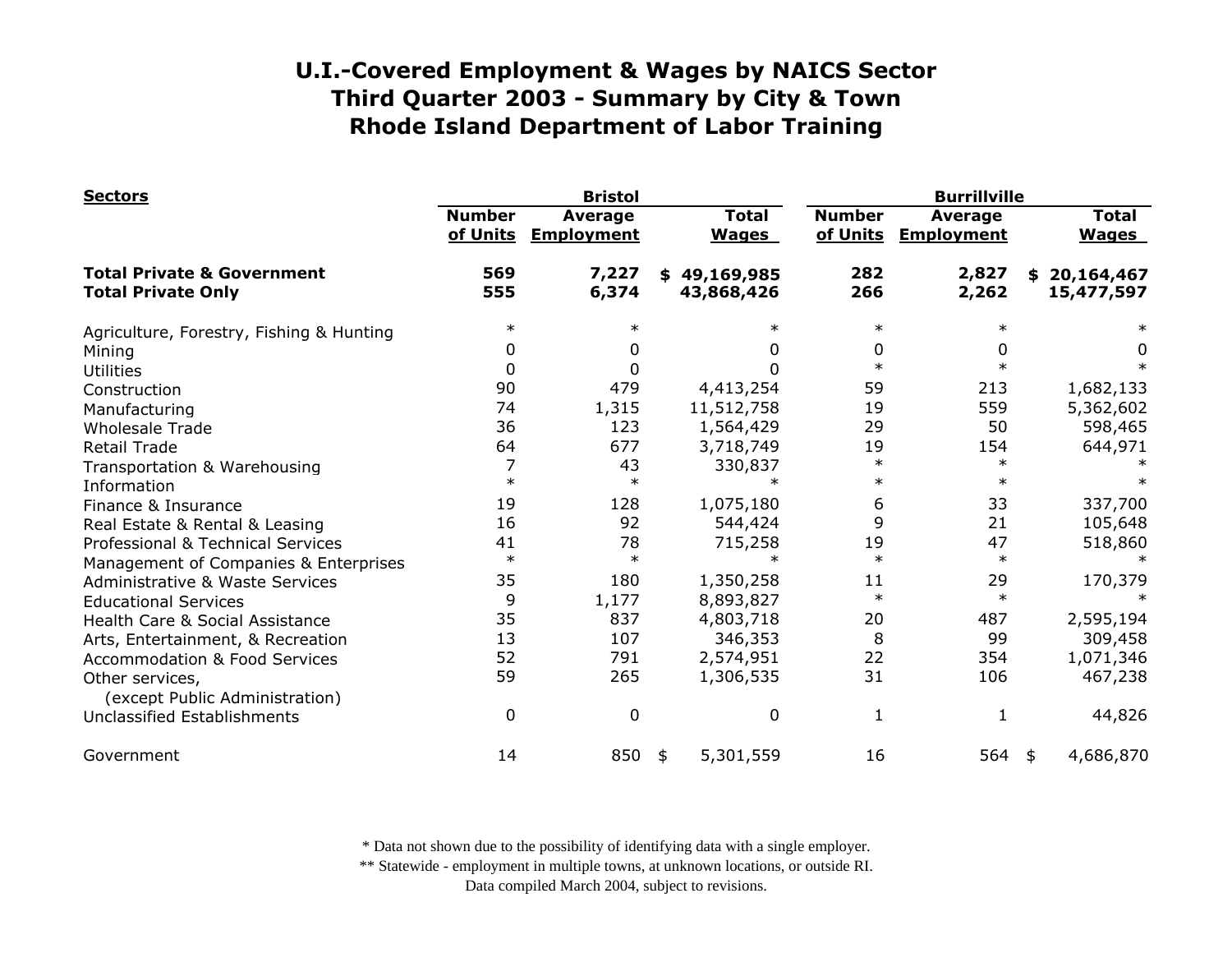| <b>Sectors</b>                                                     |                           | <b>Central Falls</b>         |                              | Charlestown               |                                     |                              |  |
|--------------------------------------------------------------------|---------------------------|------------------------------|------------------------------|---------------------------|-------------------------------------|------------------------------|--|
|                                                                    | <b>Number</b><br>of Units | Average<br><b>Employment</b> | <b>Total</b><br><b>Wages</b> | <b>Number</b><br>of Units | <b>Average</b><br><b>Employment</b> | <b>Total</b><br><b>Wages</b> |  |
| <b>Total Private &amp; Government</b><br><b>Total Private Only</b> | 260<br>249                | 3,429<br>2,706               | \$27,607,798<br>19,488,878   | 232<br>220                | 1,752<br>1,534                      | \$12,592,885<br>10,681,273   |  |
| Agriculture, Forestry, Fishing & Hunting                           | 0                         |                              | 0                            | $\ast$                    | $\ast$                              |                              |  |
| Mining                                                             | 0                         |                              | 0                            |                           |                                     |                              |  |
| <b>Utilities</b>                                                   | 0                         |                              | 0                            | $\mathbf{0}$              | 0                                   | 0                            |  |
| Construction                                                       | 33                        | 167                          | 1,519,473                    | 54                        | 192                                 | 1,617,761                    |  |
| Manufacturing                                                      | 40                        | 1,024                        | 9,323,451                    |                           | 314                                 | 3,083,621                    |  |
| <b>Wholesale Trade</b>                                             | 11                        | 138                          | 1,172,659                    | 13                        | 38                                  | 402,563                      |  |
| <b>Retail Trade</b>                                                | 37                        | 323                          | 1,640,936                    | 23                        | 194                                 | 1,069,434                    |  |
| Transportation & Warehousing                                       | 8                         | 46                           | 176,326                      | 6                         | 79                                  | 302,539                      |  |
| Information                                                        | $\Omega$                  | 0                            | O                            | 4                         | 13                                  | 71,313                       |  |
| Finance & Insurance                                                | 10                        | 109                          | 815,619                      | 5                         | 30                                  | 323,722                      |  |
| Real Estate & Rental & Leasing                                     |                           | 51                           | 331,653                      | 10                        | 27                                  | 272,788                      |  |
| Professional & Technical Services                                  |                           |                              | 90,208                       | 21                        | 33                                  | 332,868                      |  |
| Management of Companies & Enterprises                              |                           | $\ast$                       |                              | $\ast$                    | $\ast$                              |                              |  |
| Administrative & Waste Services                                    | 9                         | 126                          | 992,775                      | 14                        | 56                                  | 396,479                      |  |
| <b>Educational Services</b>                                        | $\Omega$                  | $\mathbf{0}$                 | 0                            | $\ast$                    | $\ast$                              |                              |  |
| Health Care & Social Assistance                                    | 18                        | 287                          | 1,872,719                    | 15                        | 165                                 | 1,181,595                    |  |
| Arts, Entertainment, & Recreation                                  | $\ast$                    | $\ast$                       | $\ast$                       | 6                         | 11                                  | 33,077                       |  |
| <b>Accommodation &amp; Food Services</b>                           | 37                        | 291                          | 762,772                      | 21                        | 318                                 | 1,260,713                    |  |
| Other services,<br>(except Public Administration)                  | 29                        | 131                          | 756,066                      | 15                        | 59                                  | 302,036                      |  |
| Unclassified Establishments                                        | $\mathbf 0$               | $\Omega$                     | 0                            | 0                         | 0                                   | 0                            |  |
| Government                                                         | 11                        | 724                          | 8,118,920<br>\$              | 12                        | 218                                 | 1,911,612<br>\$              |  |

\* Data not shown due to the possibility of identifying data with a single employer.

\*\* Statewide - employment in multiple towns, at unknown locations, or outside RI.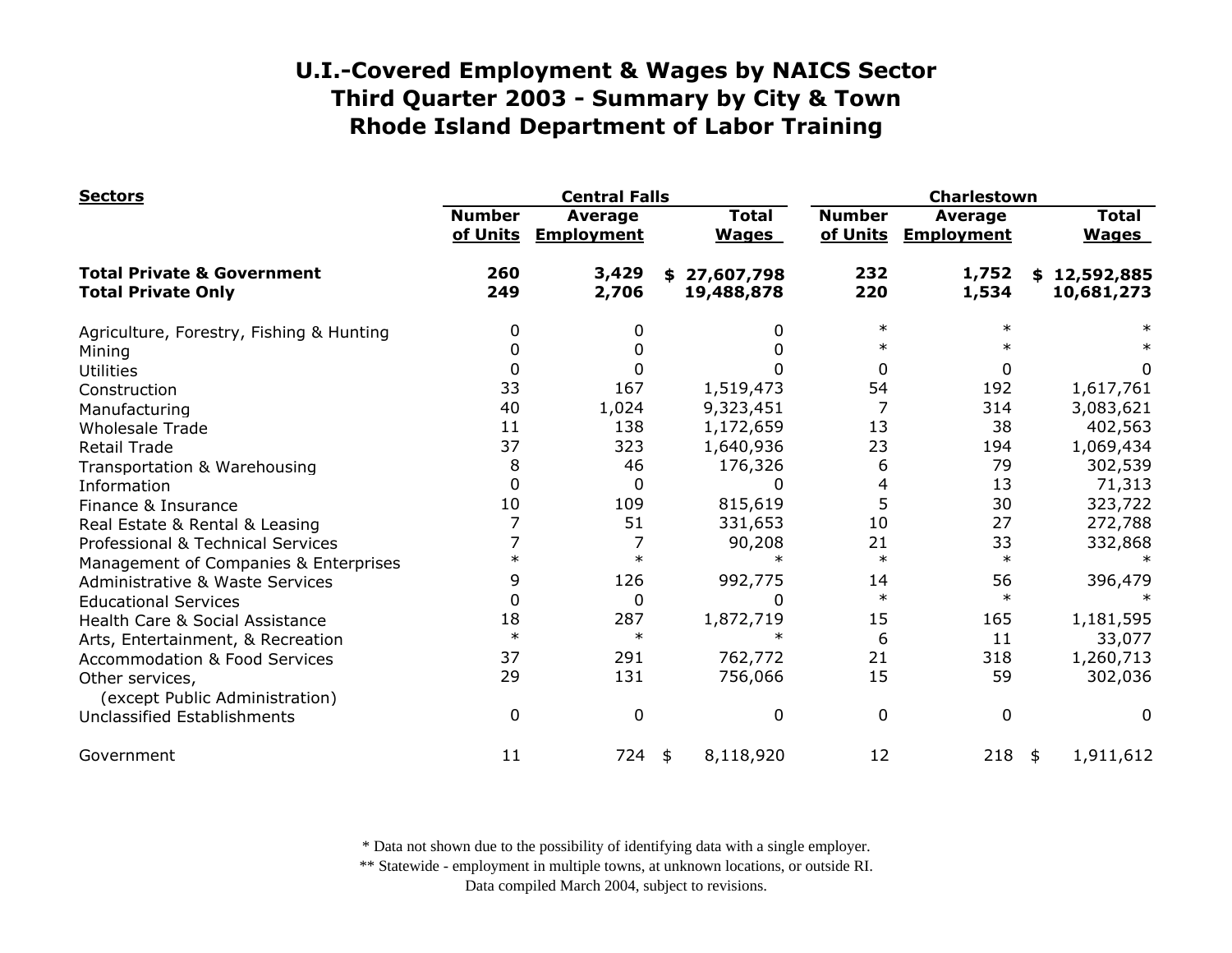| <b>Sectors</b>                                                     |                           | <b>Coventry</b>                     |                                | <b>Cranston</b>           |                                     |                              |  |
|--------------------------------------------------------------------|---------------------------|-------------------------------------|--------------------------------|---------------------------|-------------------------------------|------------------------------|--|
|                                                                    | <b>Number</b><br>of Units | <b>Average</b><br><b>Employment</b> | <b>Total</b><br><b>Wages</b>   | <b>Number</b><br>of Units | <b>Average</b><br><b>Employment</b> | <b>Total</b><br><b>Wages</b> |  |
| <b>Total Private &amp; Government</b><br><b>Total Private Only</b> | 695<br>671                | 7,779<br>6,365                      | 55,250,604<br>\$<br>43,492,277 | 2,392<br>2,372            | 36,567<br>30,110                    | \$314,525,238<br>233,222,025 |  |
| Agriculture, Forestry, Fishing & Hunting                           | $\ast$                    | $\ast$                              | $\ast$                         | 6                         | 42                                  | 204,644                      |  |
| Mining                                                             | 0                         | 0                                   | 0                              | $\ast$                    |                                     |                              |  |
| <b>Utilities</b>                                                   | 0                         | 0                                   | 0                              | 0                         | 0                                   | 0                            |  |
| Construction                                                       | 125                       | 703                                 | 6,029,012                      | 271                       | 1,879                               | 21,476,193                   |  |
| Manufacturing                                                      | 55                        | 911                                 | 10,843,292                     | 214                       | 5,126                               | 48,135,427                   |  |
| <b>Wholesale Trade</b>                                             | 50                        | 221                                 | 2,202,482                      | 200                       | 1,584                               | 17,663,678                   |  |
| <b>Retail Trade</b>                                                | 89                        | 1,389                               | 8,030,949                      | 308                       | 4,908                               | 27,961,077                   |  |
| Transportation & Warehousing                                       | 17                        | 103                                 | 596,357                        | 57                        | 742                                 | 7,110,348                    |  |
| Information                                                        | 4                         | 14                                  | 106,340                        | 29                        | 1,398                               | 16,073,682                   |  |
| Finance & Insurance                                                | 26                        | 177                                 | 1,309,120                      | 131                       | 1,309                               | 16,606,301                   |  |
| Real Estate & Rental & Leasing                                     | 20                        | 67                                  | 434,665                        | 77                        | 598                                 | 4,190,237                    |  |
| Professional & Technical Services                                  | 51                        | 167                                 | 1,574,962                      | 225                       | 1,261                               | 12,865,957                   |  |
| Management of Companies & Enterprises                              | 5                         | 18                                  | 203,886                        | 9                         | 184                                 | 1,634,557                    |  |
| <b>Administrative &amp; Waste Services</b>                         | 46                        | 207                                 | 1,305,345                      | 142                       | 2,699                               | 12,693,135                   |  |
| <b>Educational Services</b>                                        | 9                         | 108                                 | 540,127                        | 29                        | 235                                 | 1,062,157                    |  |
| Health Care & Social Assistance                                    | 38                        | 889                                 | 5,381,053                      | 241                       | 3,309                               | 25,225,271                   |  |
| Arts, Entertainment, & Recreation                                  | 6                         | 25                                  | 150,970                        | 23                        | 351                                 | 1,352,109                    |  |
| <b>Accommodation &amp; Food Services</b>                           | 61                        | 1,054                               | 2,884,875                      | 163                       | 2,838                               | 9,762,223                    |  |
| Other services,<br>(except Public Administration)                  | 66                        | 295                                 | 1,799,658                      | 242                       | 1,629                               | 9,136,963                    |  |
| Unclassified Establishments                                        | $\ast$                    | $\ast$                              | $\ast$                         | $\ast$                    | $\ast$                              | $\ast$                       |  |
| Government                                                         | 24                        | 1,416                               | 11,758,327<br>\$               | 20                        | 6,455                               | 81,303,213<br>-\$            |  |

\* Data not shown due to the possibility of identifying data with a single employer.

\*\* Statewide - employment in multiple towns, at unknown locations, or outside RI.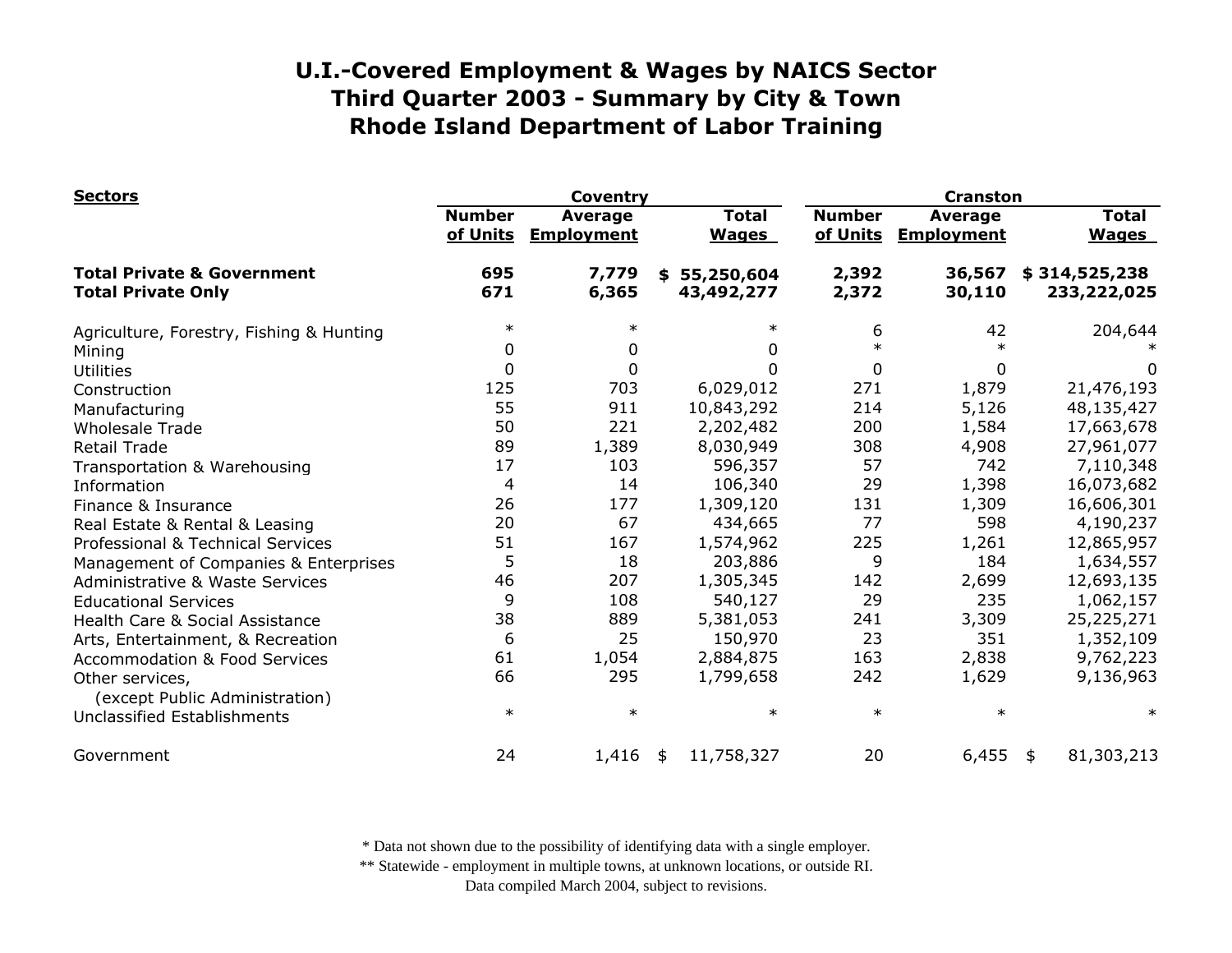| <b>Sectors</b>                                                     |                           | <b>Cumberland</b>                   |                              | <b>East Greenwich</b>     |                                     |                              |  |
|--------------------------------------------------------------------|---------------------------|-------------------------------------|------------------------------|---------------------------|-------------------------------------|------------------------------|--|
|                                                                    | <b>Number</b><br>of Units | <b>Average</b><br><b>Employment</b> | <b>Total</b><br><b>Wages</b> | <b>Number</b><br>of Units | <b>Average</b><br><b>Employment</b> | <b>Total</b><br><b>Wages</b> |  |
| <b>Total Private &amp; Government</b><br><b>Total Private Only</b> | 782<br>766                | 8,510<br>7,485                      | \$62,115,612<br>54,414,885   | 709<br>693                | 6,706<br>6,079                      | \$59,131,495<br>53,670,794   |  |
| Agriculture, Forestry, Fishing & Hunting                           | $\ast$                    | $\ast$                              | $\ast$                       | $\ast$                    | $\ast$                              |                              |  |
| Mining                                                             | $\ast$                    | $\ast$                              | $\ast$                       | 0                         | 0                                   | 0                            |  |
| <b>Utilities</b>                                                   | $\ast$                    | $\ast$                              | $\ast$                       | $\mathbf 0$               | 0                                   | 0                            |  |
| Construction                                                       | 110                       | 824                                 | 7,918,497                    | 55                        | 382                                 | 4,383,256                    |  |
| Manufacturing                                                      | 49                        | 1,789                               | 14,768,970                   | 28                        | 1,326                               | 13,949,127                   |  |
| <b>Wholesale Trade</b>                                             | 82                        | 344                                 | 4,024,065                    | 89                        | 419                                 | 6,507,039                    |  |
| <b>Retail Trade</b>                                                | 90                        | 1,081                               | 5,410,037                    | 76                        | 651                                 | 4,924,635                    |  |
| Transportation & Warehousing                                       | 18                        | 510                                 | 5,026,310                    | 6                         | 61                                  | 369,103                      |  |
| Information                                                        | 13                        | 62                                  | 331,540                      | 23                        | 46                                  | 853,334                      |  |
| Finance & Insurance                                                | 38                        | 187                                 | 1,839,803                    | 43                        | 512                                 | 6,226,811                    |  |
| Real Estate & Rental & Leasing                                     | 31                        | 110                                 | 757,074                      | 28                        | 75                                  | 525,800                      |  |
| Professional & Technical Services                                  | 64                        | 245                                 | 2,057,001                    | 105                       | 374                                 | 3,758,347                    |  |
| Management of Companies & Enterprises                              | $\ast$                    | $\ast$                              | $\ast$                       | $\ast$                    | $\ast$                              |                              |  |
| <b>Administrative &amp; Waste Services</b>                         | 48                        | 228                                 | 1,947,737                    | 36                        | 126                                 | 905,520                      |  |
| <b>Educational Services</b>                                        | 8                         | 75                                  | 310,163                      | 15                        | 181                                 | 1,149,926                    |  |
| Health Care & Social Assistance                                    | 65                        | 1,025                               | 6,422,137                    | 68                        | 679                                 | 4,898,214                    |  |
| Arts, Entertainment, & Recreation                                  | 12                        | 97                                  | 386,500                      | 14                        | 92                                  | 512,318                      |  |
| <b>Accommodation &amp; Food Services</b>                           | 46                        | 564                                 | 1,527,556                    | 44                        | 878                                 | 3,267,526                    |  |
| Other services,<br>(except Public Administration)                  | 83                        | 315                                 | 1,475,042                    | 58                        | 233                                 | 1,187,257                    |  |
| Unclassified Establishments                                        | $\overline{2}$            | 14                                  | 69,054                       | 1                         | 7                                   | 52,094                       |  |
| Government                                                         | 16                        | 1,023                               | 7,700,727<br>\$              | 16                        | 628                                 | 5,460,701<br>\$              |  |

\* Data not shown due to the possibility of identifying data with a single employer.

\*\* Statewide - employment in multiple towns, at unknown locations, or outside RI.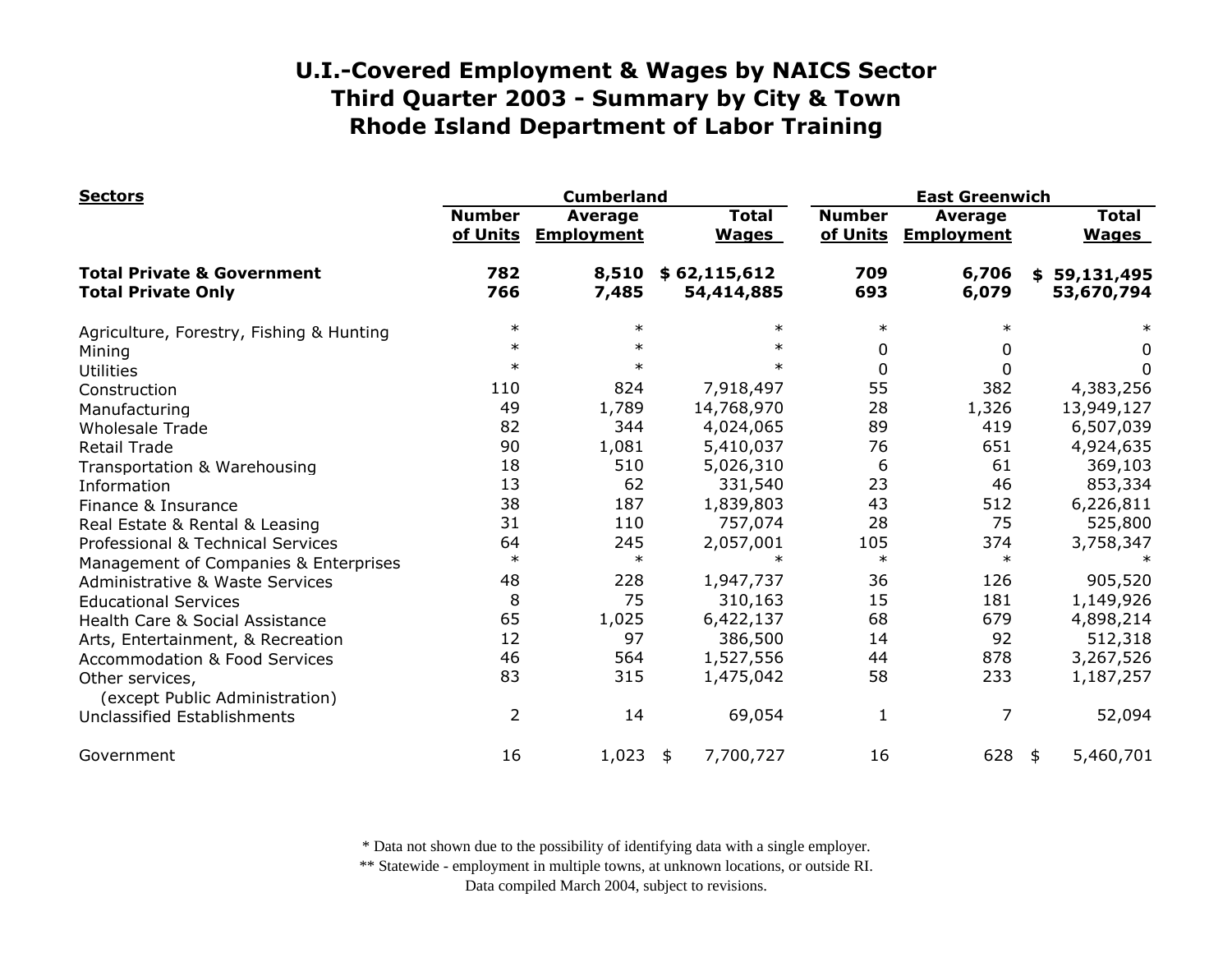| <b>Sectors</b>                                                     |                           | <b>East Providence</b>       |                              | <b>Exeter</b>             |                                     |                              |  |
|--------------------------------------------------------------------|---------------------------|------------------------------|------------------------------|---------------------------|-------------------------------------|------------------------------|--|
|                                                                    | <b>Number</b><br>of Units | Average<br><b>Employment</b> | <b>Total</b><br><b>Wages</b> | <b>Number</b><br>of Units | <b>Average</b><br><b>Employment</b> | <b>Total</b><br><b>Wages</b> |  |
| <b>Total Private &amp; Government</b><br><b>Total Private Only</b> | 1,439<br>1,421            | 22,592<br>20,954             | \$197,779,069<br>179,158,212 | 144<br>141                | 972<br>920                          | \$5,926,780<br>5,701,985     |  |
| Agriculture, Forestry, Fishing & Hunting                           | 0                         | 0                            | 0                            | 6                         | 104                                 | 442,222                      |  |
| Mining                                                             | $\ast$                    |                              |                              | 0                         | 0                                   |                              |  |
| <b>Utilities</b>                                                   | 0                         |                              |                              | $\mathbf 0$               | 0                                   | 0                            |  |
| Construction                                                       | 198                       | 1,407                        | 18,273,024                   | 30                        | 97                                  | 838,598                      |  |
| Manufacturing                                                      | 119                       | 2,977                        | 28,556,720                   | 9                         | 151                                 | 1,380,881                    |  |
| <b>Wholesale Trade</b>                                             | 133                       | 1,859                        | 19,778,736                   | 11                        | 57                                  | 402,343                      |  |
| <b>Retail Trade</b>                                                | 151                       | 2,102                        | 14,020,007                   | 13                        | 92                                  | 384,248                      |  |
| Transportation & Warehousing                                       | 26                        | 112                          | 769,226                      | 5                         | 50                                  | 257,794                      |  |
| Information                                                        | 19                        | 509                          | 6,892,067                    | $\ast$                    | $\ast$                              |                              |  |
| Finance & Insurance                                                | 101                       | 2,527                        | 25,558,776                   | 0                         | 0                                   | $\Omega$                     |  |
| Real Estate & Rental & Leasing                                     | 46                        | 244                          | 1,806,286                    | 6                         | 6                                   | 80,803                       |  |
| Professional & Technical Services                                  | 145                       | 1,385                        | 15,659,623                   | 16                        | 44                                  | 461,003                      |  |
| Management of Companies & Enterprises                              | 5                         | 87                           | 593,806                      | $\Omega$                  | $\Omega$                            | $\Omega$                     |  |
| <b>Administrative &amp; Waste Services</b>                         | 77                        | 675                          | 3,694,379                    | 14                        | 37                                  | 194,053                      |  |
| <b>Educational Services</b>                                        | 15                        | 552                          | 4,356,539                    | 0                         | 0                                   | <sup>0</sup>                 |  |
| Health Care & Social Assistance                                    | 128                       | 3,669                        | 27,639,569                   | 8                         | 100                                 | 570,497                      |  |
| Arts, Entertainment, & Recreation                                  | 24                        | 565                          | 2,196,597                    | 4                         | 60                                  | 251,271                      |  |
| <b>Accommodation &amp; Food Services</b>                           | 99                        | 1,479                        | 4,672,439                    | 8                         | 88                                  | 293,239                      |  |
| Other services,<br>(except Public Administration)                  | 127                       | 777                          | 4,485,361                    | 10                        | 32                                  | 121,914                      |  |
| Unclassified Establishments                                        | $\ast$                    | $\ast$                       | $\ast$                       | $\ast$                    | $\ast$                              |                              |  |
| Government                                                         | 18                        | 1,639                        | 18,620,857<br>\$             | 3                         | 53                                  | 224,795<br>\$                |  |

\* Data not shown due to the possibility of identifying data with a single employer.

\*\* Statewide - employment in multiple towns, at unknown locations, or outside RI.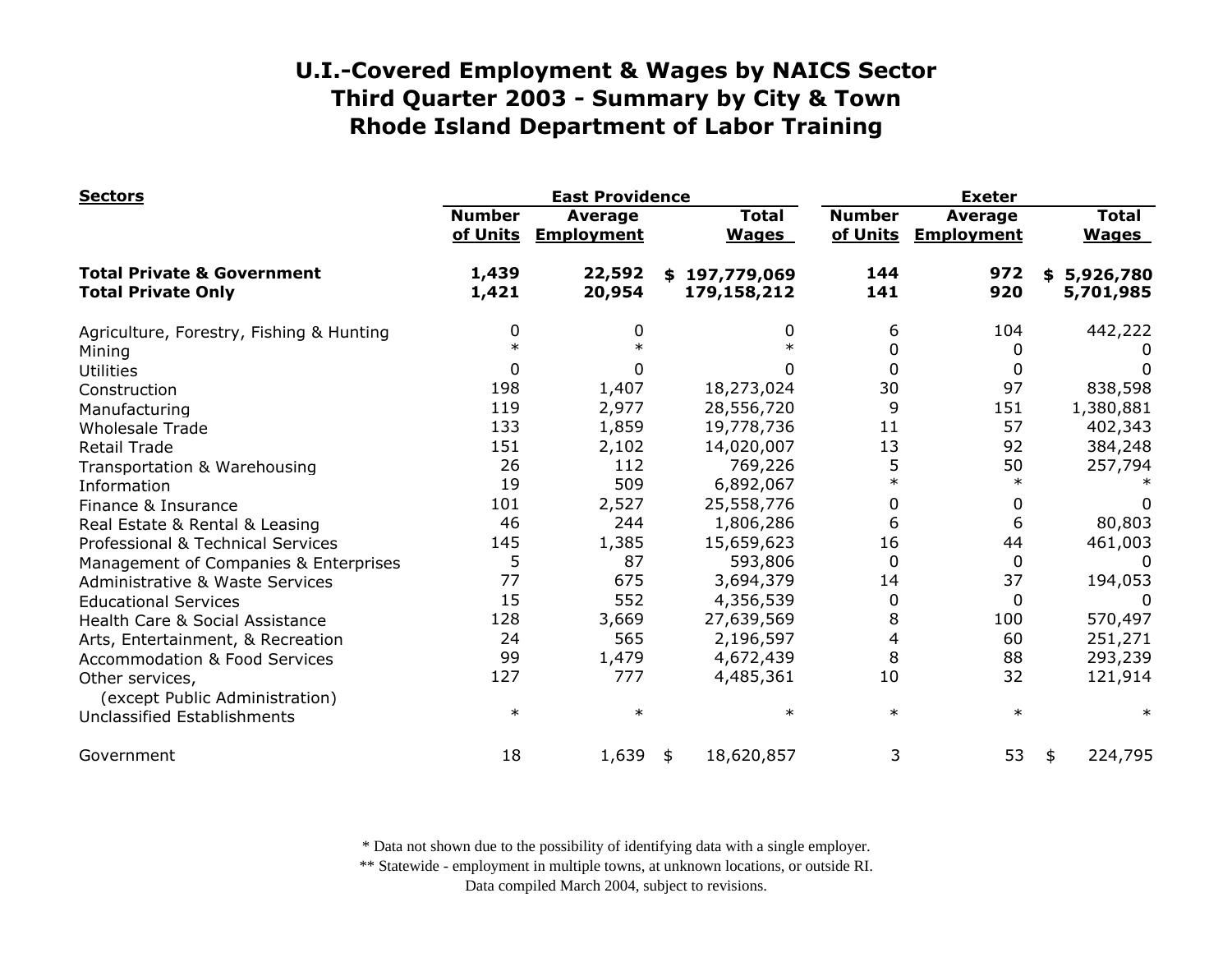| <b>Sectors</b>                                                     |                           | <b>Foster</b>                       |                              | Glocester                 |                                     |    |                              |
|--------------------------------------------------------------------|---------------------------|-------------------------------------|------------------------------|---------------------------|-------------------------------------|----|------------------------------|
|                                                                    | <b>Number</b><br>of Units | <b>Average</b><br><b>Employment</b> | <b>Total</b><br><b>Wages</b> | <b>Number</b><br>of Units | <b>Average</b><br><b>Employment</b> |    | <b>Total</b><br><b>Wages</b> |
| <b>Total Private &amp; Government</b><br><b>Total Private Only</b> | 101<br>94                 | 519<br>426                          | 2,975,131<br>\$<br>2,115,059 | 182<br>168                | 1,396<br>1,043                      | \$ | 8,917,842<br>6,226,045       |
| Agriculture, Forestry, Fishing & Hunting                           | 5                         | 20                                  | 86,327                       | $\ast$                    | $\ast$                              |    |                              |
| Mining                                                             |                           | 0                                   |                              | ∗                         | $\ast$                              |    |                              |
| <b>Utilities</b>                                                   | 0                         | 0                                   | 0                            | $\ast$                    | $\ast$                              |    |                              |
| Construction                                                       | 23                        | 62                                  | 395,650                      | 39                        | 122                                 |    | 906,735                      |
| Manufacturing                                                      | 4                         | 16                                  | 116,851                      | 5                         | 23                                  |    | 186,857                      |
| <b>Wholesale Trade</b>                                             | 10                        | 15                                  | 107,517                      |                           | 9                                   |    | 99,348                       |
| <b>Retail Trade</b>                                                |                           | 22                                  | 105,472                      | 22                        | 214                                 |    | 894,325                      |
| Transportation & Warehousing                                       | $\ast$                    | $\ast$                              | $\ast$                       | 10                        | 69                                  |    | 467,513                      |
| Information                                                        |                           | 14                                  | 48,758                       | 4                         | 22                                  |    | 119,021                      |
| Finance & Insurance                                                |                           | 0                                   |                              | 6                         | 23                                  |    | 332,125                      |
| Real Estate & Rental & Leasing                                     | $\ast$                    | $\ast$                              |                              | $\ast$                    | $\ast$                              |    |                              |
| Professional & Technical Services                                  | 12                        | 18                                  | 148,020                      | 5                         | 6                                   |    | 25,622                       |
| Management of Companies & Enterprises                              | 0                         | $\Omega$                            | 0                            |                           | 0                                   |    |                              |
| <b>Administrative &amp; Waste Services</b>                         | 11                        | 47                                  | 236,358                      | 13                        | 71                                  |    | 470,342                      |
| <b>Educational Services</b>                                        | 0                         | 0                                   | 0                            | $\ast$                    | $\ast$                              |    |                              |
| Health Care & Social Assistance                                    | 5                         | 55                                  | 335,535                      | 11                        | 252                                 |    | 1,843,569                    |
| Arts, Entertainment, & Recreation                                  |                           | $\ast$                              |                              | $\ast$                    | $\ast$                              |    |                              |
| <b>Accommodation &amp; Food Services</b>                           |                           | 48                                  | 129,806                      | 16                        | 159                                 |    | 460,574                      |
| Other services,                                                    | 4                         | 6                                   | 25,260                       | 16                        | 37                                  |    | 198,279                      |
| (except Public Administration)                                     | 0                         | 0                                   |                              |                           |                                     |    |                              |
| <b>Unclassified Establishments</b>                                 | U                         | $\Omega$                            | 0                            | 3                         | 2                                   |    | 5,088                        |
| Government                                                         | 7                         | 93                                  | 860,072<br>\$                | 14                        | 353 \$                              |    | 2,691,797                    |

\* Data not shown due to the possibility of identifying data with a single employer.

\*\* Statewide - employment in multiple towns, at unknown locations, or outside RI.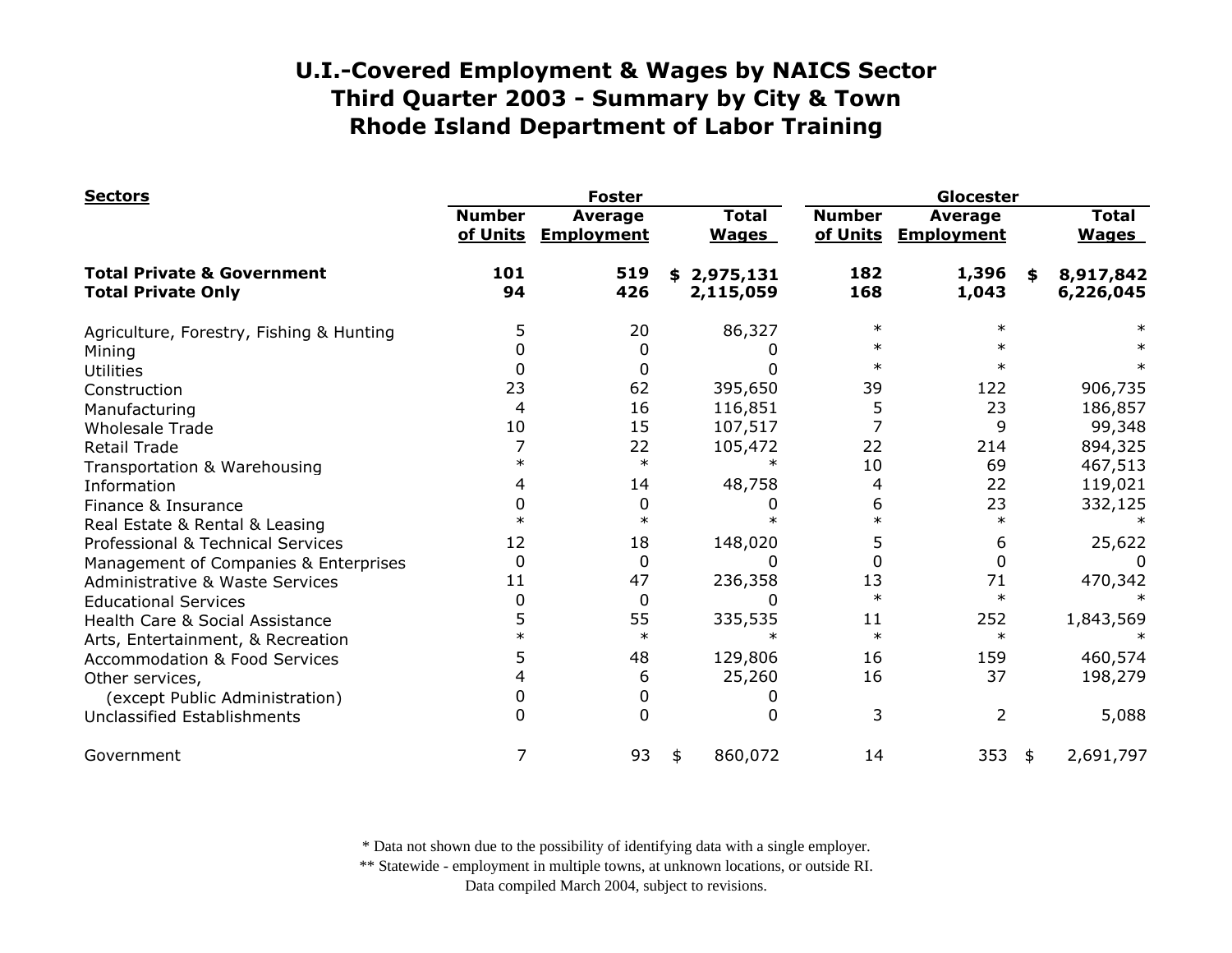| <b>Sectors</b>                                                     |                           | Hopkinton                           |                              |                           | <b>Jamestown</b>                    |                              |  |  |
|--------------------------------------------------------------------|---------------------------|-------------------------------------|------------------------------|---------------------------|-------------------------------------|------------------------------|--|--|
|                                                                    | <b>Number</b><br>of Units | <b>Average</b><br><b>Employment</b> | <b>Total</b><br><b>Wages</b> | <b>Number</b><br>of Units | <b>Average</b><br><b>Employment</b> | <b>Total</b><br><b>Wages</b> |  |  |
| <b>Total Private &amp; Government</b><br><b>Total Private Only</b> | 186<br>175                | 1,268<br>1,190                      | \$9,040,724<br>8,338,756     | 201<br>188                | 1,309<br>1,071                      | \$8,662,473<br>6,742,477     |  |  |
| Agriculture, Forestry, Fishing & Hunting                           | 5                         | 14                                  | 72,935                       | 5                         |                                     | 56,213                       |  |  |
| Mining                                                             | $\ast$                    | $\ast$                              |                              | 0                         | 0                                   |                              |  |  |
| Utilities                                                          | 0                         | 0                                   | 0                            | 0                         | 0                                   | 0                            |  |  |
| Construction                                                       | 48                        | 158                                 | 1,374,678                    | 35                        | 79                                  | 576,331                      |  |  |
| Manufacturing                                                      | 15                        | 378                                 | 3,102,373                    | 5                         | 32                                  | 234,948                      |  |  |
| <b>Wholesale Trade</b>                                             | 10                        | 12                                  | 159,293                      | 14                        | 25                                  | 355,065                      |  |  |
| <b>Retail Trade</b>                                                | 21                        | 121                                 | 524,140                      | 15                        | 145                                 | 648,923                      |  |  |
| Transportation & Warehousing                                       | $\ast$                    | $\ast$                              | $\ast$                       | 5                         |                                     | 55,104                       |  |  |
| Information                                                        | 5                         | 14                                  | 64,414                       | $\ast$                    | $\ast$                              |                              |  |  |
| Finance & Insurance                                                | $\ast$                    | $\ast$                              | $\ast$                       | 4                         | 15                                  | 271,795                      |  |  |
| Real Estate & Rental & Leasing                                     | 6                         | 12                                  | 96,262                       | 8                         | 16                                  | 116,730                      |  |  |
| Professional & Technical Services                                  | 12                        | 23                                  | 620,569                      | 29                        | 82                                  | 903,963                      |  |  |
| Management of Companies & Enterprises                              | 0                         | $\mathbf{0}$                        | ∩                            | $\ast$                    | $\ast$                              |                              |  |  |
| <b>Administrative &amp; Waste Services</b>                         |                           | 12                                  | 99,061                       | 13                        | 37                                  | 207,601                      |  |  |
| <b>Educational Services</b>                                        | $\ast$                    | $\ast$                              |                              | $\ast$                    | $\ast$                              |                              |  |  |
| Health Care & Social Assistance                                    | 15                        | 174                                 | 971,503                      | 12                        | 120                                 | 721,347                      |  |  |
| Arts, Entertainment, & Recreation                                  |                           | 104                                 | 295,921                      | 8                         | 157                                 | 814,690                      |  |  |
| <b>Accommodation &amp; Food Services</b>                           | 9                         | 77                                  | 260,673                      | 12                        | 245                                 | 1,020,784                    |  |  |
| Other services,<br>(except Public Administration)                  | 8                         | 62                                  | 425,117                      | 18                        | 84                                  | 607,597                      |  |  |
| <b>Unclassified Establishments</b>                                 | $\Omega$                  | 0                                   | $\Omega$                     | 0                         | 0                                   | 0                            |  |  |
| Government                                                         | 11                        | 77                                  | 701,968<br>\$                | 13                        | 238                                 | 1,919,996<br>\$              |  |  |

\* Data not shown due to the possibility of identifying data with a single employer.

\*\* Statewide - employment in multiple towns, at unknown locations, or outside RI.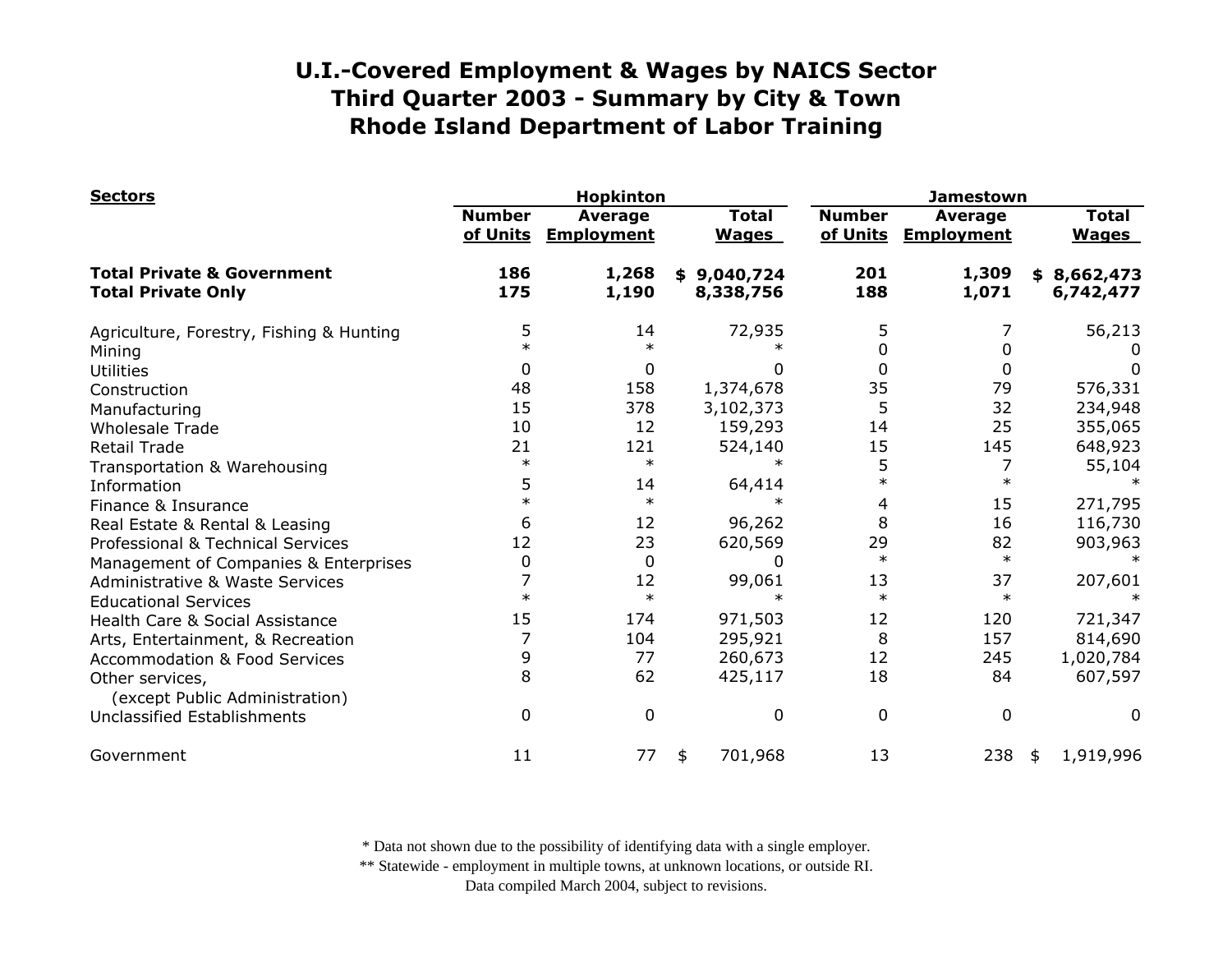| <b>Sectors</b>                                                     |                           | <b>Johnston</b>              |                              | Lincoln                   |                                     |                              |  |
|--------------------------------------------------------------------|---------------------------|------------------------------|------------------------------|---------------------------|-------------------------------------|------------------------------|--|
|                                                                    | <b>Number</b><br>of Units | Average<br><b>Employment</b> | <b>Total</b><br><u>Wages</u> | <b>Number</b><br>of Units | <b>Average</b><br><b>Employment</b> | <b>Total</b><br><b>Wages</b> |  |
| <b>Total Private &amp; Government</b><br><b>Total Private Only</b> | 1,024<br>1,013            | 11,487<br>10,595             | \$101,450,400<br>92,891,843  | 708<br>689                | 13,022<br>11,917                    | \$117,643,176<br>106,132,824 |  |
| Agriculture, Forestry, Fishing & Hunting                           | 6                         | 23                           | 79,552                       | 0                         | 0                                   | 0                            |  |
| Mining                                                             | $\ast$                    | $\ast$                       |                              | 0                         | 0                                   | 0                            |  |
| <b>Utilities</b>                                                   | $\ast$                    | $\ast$                       | $\ast$                       | $\ast$                    |                                     | $\ast$                       |  |
| Construction                                                       | 165                       | 858                          | 8,156,920                    | 91                        | 626                                 | 6,290,754                    |  |
| Manufacturing                                                      | 105                       | 1,621                        | 11,608,548                   | 54                        | 2,607                               | 22,195,336                   |  |
| <b>Wholesale Trade</b>                                             | 61                        | 444                          | 4,633,984                    | 75                        | 485                                 | 5,906,714                    |  |
| <b>Retail Trade</b>                                                | 136                       | 1,426                        | 9,274,164                    | 65                        | 849                                 | 5,786,169                    |  |
| Transportation & Warehousing                                       | 35                        | 220                          | 1,611,958                    | 15                        | 261                                 | 2,429,446                    |  |
| Information                                                        | 9                         | 487                          | 10,071,517                   | 15                        | 329                                 | 3,756,500                    |  |
| Finance & Insurance                                                | 34                        | 1,130                        | 17,769,846                   | 51                        | 2,999                               | 34,036,867                   |  |
| Real Estate & Rental & Leasing                                     | 32                        | 253                          | 1,672,891                    | 19                        | 34                                  | 274,558                      |  |
| Professional & Technical Services                                  | 55                        | 304                          | 2,953,677                    | 86                        | 571                                 | 7,396,841                    |  |
| Management of Companies & Enterprises                              | $\ast$                    | $\ast$                       | $\ast$                       | 6                         | 90                                  | 912,089                      |  |
| <b>Administrative &amp; Waste Services</b>                         | 104                       | 1,149                        | 8,271,877                    | 35                        | 473                                 | 2,228,861                    |  |
| <b>Educational Services</b>                                        | 12                        | 30                           | 179,206                      | 8                         | 46                                  | 323,155                      |  |
| Health Care & Social Assistance                                    | 85                        | 1,343                        | 10,719,170                   | 57                        | 805                                 | 5,393,407                    |  |
| Arts, Entertainment, & Recreation                                  | 6                         | 32                           | 127,625                      | 23                        | 1,043                               | 5,790,330                    |  |
| <b>Accommodation &amp; Food Services</b>                           | 64                        | 730                          | 2,320,186                    | 39                        | 438                                 | 1,135,999                    |  |
| Other services,<br>(except Public Administration)                  | 95                        | 478                          | 2,684,137                    | 48                        | 193                                 | 1,158,156                    |  |
| Unclassified Establishments                                        | $\overline{2}$            | 8                            | 68,697                       | $\ast$                    | $\ast$                              | $\ast$                       |  |
| Government                                                         | 11                        | 894                          | 8,558,557<br>\$              | 19                        | 1,103                               | 11,510,352<br>\$             |  |

\* Data not shown due to the possibility of identifying data with a single employer.

\*\* Statewide - employment in multiple towns, at unknown locations, or outside RI.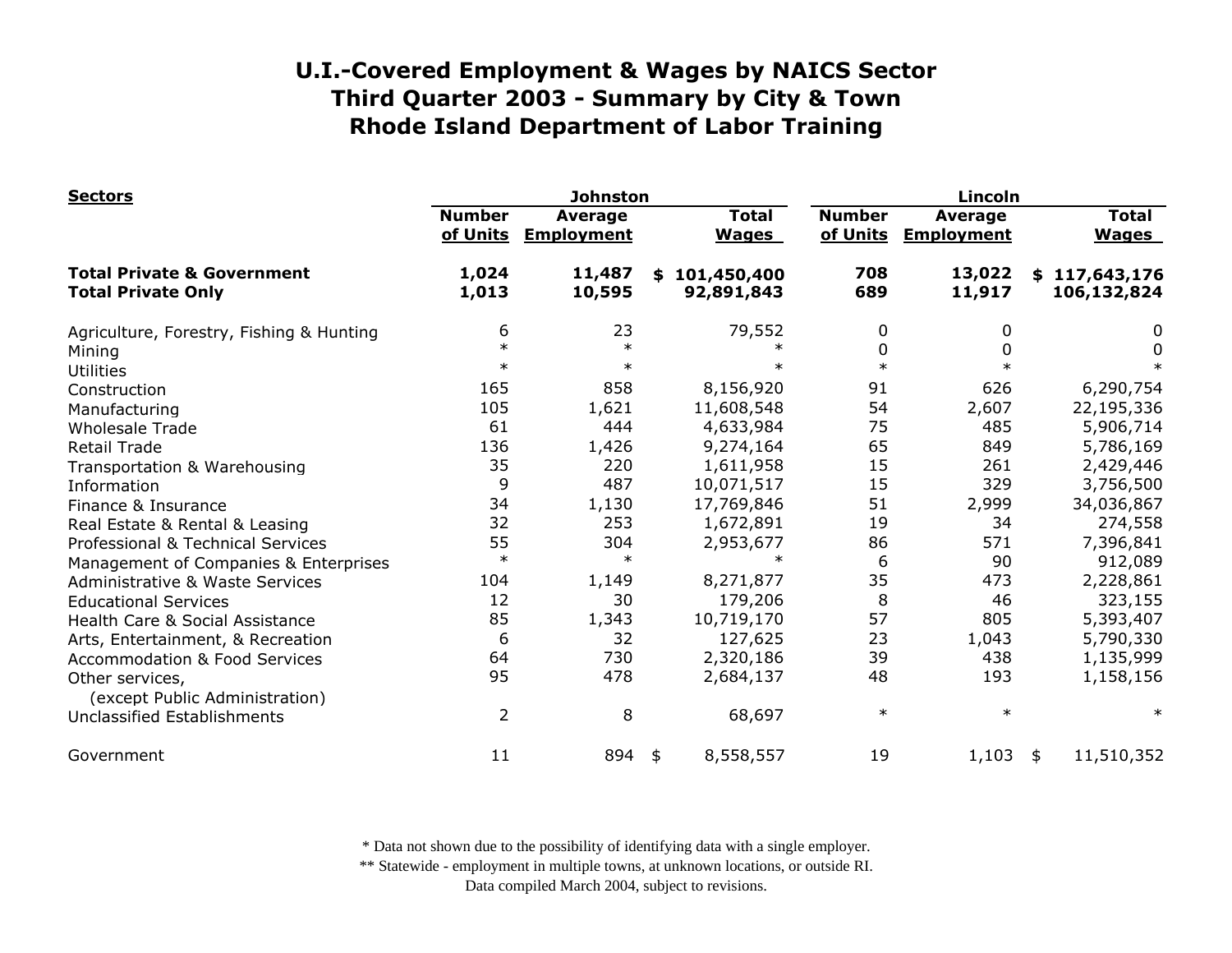| <b>Sectors</b>                                                     |                           | <b>Little Compton</b>               |                              |                           | Middletown                   |  |                              |  |
|--------------------------------------------------------------------|---------------------------|-------------------------------------|------------------------------|---------------------------|------------------------------|--|------------------------------|--|
|                                                                    | <b>Number</b><br>of Units | <b>Average</b><br><b>Employment</b> | <b>Total</b><br><b>Wages</b> | <b>Number</b><br>of Units | Average<br><b>Employment</b> |  | <b>Total</b><br><b>Wages</b> |  |
| <b>Total Private &amp; Government</b><br><b>Total Private Only</b> | 131<br>124                | 733<br>623                          | 4,189,618<br>\$<br>3,395,782 | 682<br>671                | 10,582<br>10,164             |  | \$89,675,771<br>86,255,592   |  |
| Agriculture, Forestry, Fishing & Hunting                           | 8                         | 60                                  | 264,607                      | 6                         | 87                           |  | 587,926                      |  |
| Mining                                                             | $\ast$                    | $\ast$                              |                              | $\ast$                    | $\ast$                       |  |                              |  |
| <b>Utilities</b>                                                   | 0                         | 0                                   | 0                            | $\ast$                    | $\ast$                       |  |                              |  |
| Construction                                                       | 33                        | 128                                 | 900,910                      | 72                        | 405                          |  | 3,911,769                    |  |
| Manufacturing                                                      | 5                         | 65                                  | 302,466                      | 22                        | 569                          |  | 6,188,716                    |  |
| <b>Wholesale Trade</b>                                             | $\ast$                    | $\ast$                              |                              | 43                        | 393                          |  | 3,951,608                    |  |
| <b>Retail Trade</b>                                                | 5                         | 15                                  | 64,672                       | 85                        | 1,444                        |  | 10,123,967                   |  |
| Transportation & Warehousing                                       | $\ast$                    | $\ast$                              | $\ast$                       | 8                         | 44                           |  | 130,420                      |  |
| Information                                                        | $\ast$                    | $\ast$                              | $\ast$                       | 15                        | 277                          |  | 5,399,211                    |  |
| Finance & Insurance                                                | $\ast$                    | $\ast$                              | $\ast$                       | 25                        | 431                          |  | 5,211,143                    |  |
| Real Estate & Rental & Leasing                                     | 4                         | 8                                   | 66,467                       | 23                        | 100                          |  | 704,309                      |  |
| Professional & Technical Services                                  | 9                         | 11                                  | 136,764                      | 81                        | 1,586                        |  | 23,523,337                   |  |
| Management of Companies & Enterprises                              | $\ast$                    | $\ast$                              | $\ast$                       | $\ast$                    | $\ast$                       |  |                              |  |
| <b>Administrative &amp; Waste Services</b>                         | 15                        | 40                                  | 185,641                      | 27                        | 310                          |  | 2,214,728                    |  |
| <b>Educational Services</b>                                        | $\ast$                    | $\ast$                              | $\ast$                       | 11                        | 375                          |  | 3,178,649                    |  |
| Health Care & Social Assistance                                    | $\ast$                    | $\ast$                              | $\ast$                       | 75                        | 1,420                        |  | 8,297,249                    |  |
| Arts, Entertainment, & Recreation                                  | 6                         | 105                                 | 554,848                      | 17                        | 241                          |  | 996,382                      |  |
| <b>Accommodation &amp; Food Services</b>                           | 7                         | 91                                  | 280,616                      | 81                        | 1,640                        |  | 5,762,315                    |  |
| Other services,                                                    | 16                        | 43                                  | 194,256                      | 74                        | 613                          |  | 3,207,315                    |  |
| (except Public Administration)                                     |                           |                                     |                              |                           |                              |  |                              |  |
| <b>Unclassified Establishments</b>                                 | 0                         | $\mathbf 0$                         | $\mathbf 0$                  | 1                         | 0                            |  | 0                            |  |
| Government                                                         | 7                         | 109                                 | 793,836<br>\$                | 11                        | 418 \$                       |  | 3,420,179                    |  |

\* Data not shown due to the possibility of identifying data with a single employer.

\*\* Statewide - employment in multiple towns, at unknown locations, or outside RI.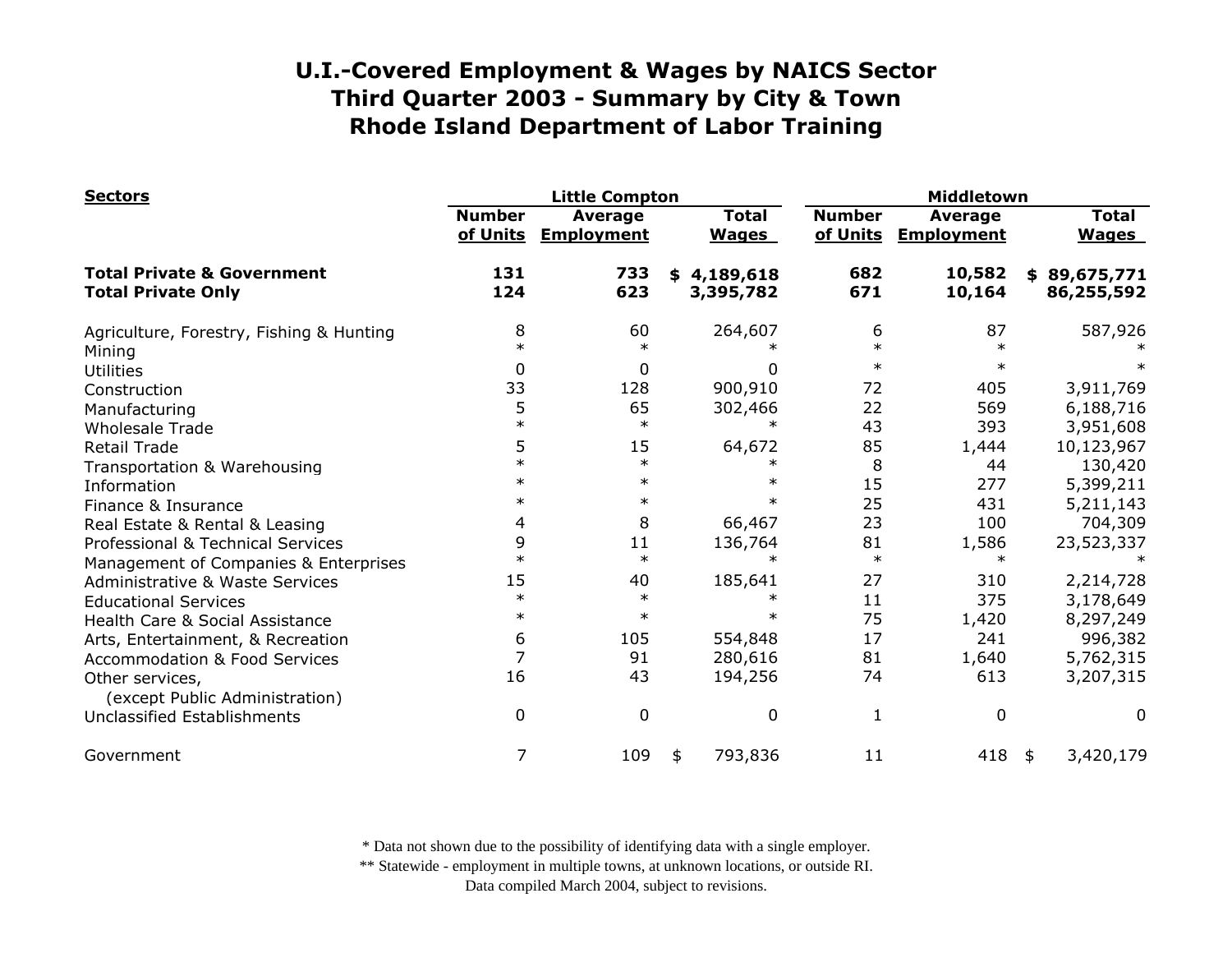| <b>Sectors</b>                                                     |                           | <b>Narragansett</b>                 | <b>Newport</b>               |                           |                                     |    |                              |
|--------------------------------------------------------------------|---------------------------|-------------------------------------|------------------------------|---------------------------|-------------------------------------|----|------------------------------|
|                                                                    | <b>Number</b><br>of Units | <b>Average</b><br><b>Employment</b> | <b>Total</b><br><b>Wages</b> | <b>Number</b><br>of Units | <b>Average</b><br><b>Employment</b> |    | <b>Total</b><br><b>Wages</b> |
| <b>Total Private &amp; Government</b><br><b>Total Private Only</b> | 481<br>464                | 5,033<br>4,087                      | \$31,571,940<br>22,857,463   | 1,253<br>1,225            | 18,914<br>14,008                    |    | \$182,810,018<br>95,941,821  |
| Agriculture, Forestry, Fishing & Hunting                           | 6                         | 40                                  | 266,713                      | 6                         | 54                                  |    | 509,564                      |
| Mining                                                             | 0                         | 0                                   |                              | 0                         | $\Omega$                            |    |                              |
| <b>Utilities</b>                                                   | 0                         | 0                                   | 0                            | 0                         | 0                                   |    | 0                            |
| Construction                                                       | 43                        | 159                                 | 1,882,685                    | 94                        | 544                                 |    | 4,609,311                    |
| Manufacturing                                                      | 21                        | 151                                 | 1,325,597                    | 39                        | 307                                 |    | 2,472,392                    |
| <b>Wholesale Trade</b>                                             | 35                        | 124                                 | 1,030,988                    | 68                        | 181                                 |    | 1,814,487                    |
| <b>Retail Trade</b>                                                | 58                        | 711                                 | 3,690,281                    | 226                       | 1,687                               |    | 8,903,616                    |
| Transportation & Warehousing                                       | 10                        | 193                                 | 1,142,120                    | 33                        | 294                                 |    | 1,648,982                    |
| Information                                                        | $\overline{7}$            | 7                                   | 92,859                       | 20                        | 271                                 |    | 2,809,708                    |
| Finance & Insurance                                                | 14                        | 47                                  | 553,388                      | 32                        | 188                                 |    | 1,752,905                    |
| Real Estate & Rental & Leasing                                     | 24                        | 78                                  | 482,360                      | 48                        | 330                                 |    | 2,644,463                    |
| Professional & Technical Services                                  | 46                        | 156                                 | 1,670,733                    | 151                       | 826                                 |    | 10,314,314                   |
| Management of Companies & Enterprises                              | 0                         | 0                                   | 0                            | 5                         | 36                                  |    | 429,445                      |
| <b>Administrative &amp; Waste Services</b>                         | 36                        | 195                                 | 1,169,524                    | 65                        | 554                                 |    | 4,852,248                    |
| <b>Educational Services</b>                                        | $\ast$                    | $\ast$                              |                              | 14                        | 516                                 |    | 4,301,150                    |
| Health Care & Social Assistance                                    | 39                        | 285                                 | 1,971,692                    | 85                        | 1,965                               |    | 15,427,048                   |
| Arts, Entertainment, & Recreation                                  | 12                        | 291                                 | 1,244,196                    | 45                        | 1,300                               |    | 7,954,482                    |
| <b>Accommodation &amp; Food Services</b>                           | 71                        | 1,348                               | 4,654,280                    | 179                       | 4,413                               |    | 22,289,166                   |
| Other services,<br>(except Public Administration)                  | 39                        | 238                                 | 1,165,240                    | 114                       | 537                                 |    | 3,203,241                    |
| Unclassified Establishments                                        | $\ast$                    | $\ast$                              | $\ast$                       | $\mathbf{1}$              | 5                                   |    | 5,299                        |
| Government                                                         | 17                        | 948                                 | 8,714,477<br>\$              | 28                        | 4,907                               | \$ | 86,868,197                   |

\* Data not shown due to the possibility of identifying data with a single employer.

\*\* Statewide - employment in multiple towns, at unknown locations, or outside RI.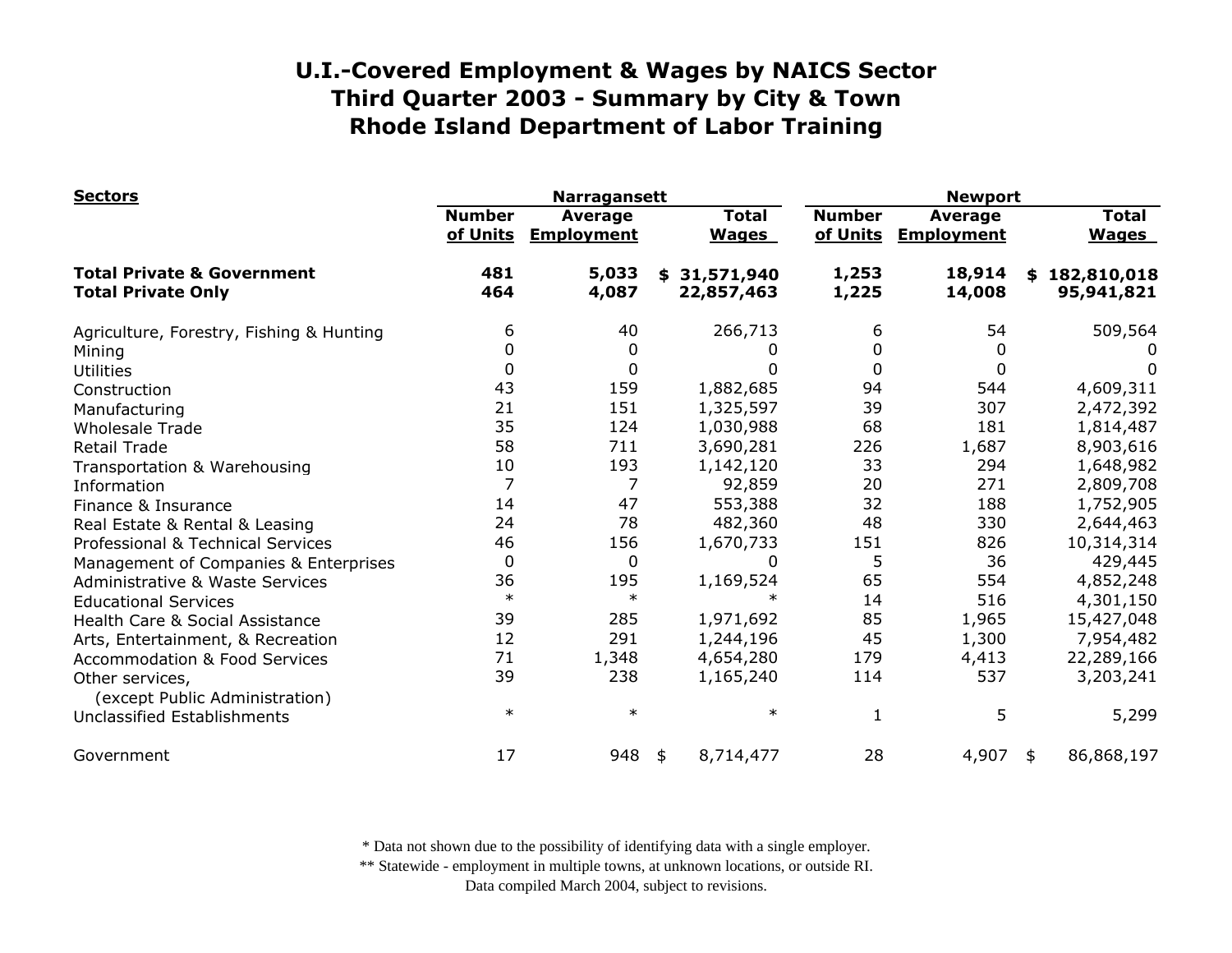| <b>Sectors</b>                                                     |                           | <b>New Shoreham</b>          |                              | <b>North Kingstown</b>    |                                     |                              |  |
|--------------------------------------------------------------------|---------------------------|------------------------------|------------------------------|---------------------------|-------------------------------------|------------------------------|--|
|                                                                    | <b>Number</b><br>of Units | Average<br><b>Employment</b> | <b>Total</b><br><b>Wages</b> | <b>Number</b><br>of Units | <b>Average</b><br><b>Employment</b> | <b>Total</b><br><b>Wages</b> |  |
| <b>Total Private &amp; Government</b><br><b>Total Private Only</b> | 205<br>190                | 1493<br>1,380                | \$9,758,883<br>8,951,414     | 937<br>918                | 13,349<br>11,860                    | \$116,767,372<br>101,696,256 |  |
| Agriculture, Forestry, Fishing & Hunting                           | $\ast$                    | $\ast$                       | $\ast$                       | 10                        | 55                                  | 690,781                      |  |
| Mining                                                             | 0                         | 0                            | 0                            | 0                         | 0                                   | O                            |  |
| <b>Utilities</b>                                                   | $\ast$                    | $\ast$                       |                              | $\ast$                    |                                     |                              |  |
| Construction                                                       | 25                        | 84                           | 862,084                      | 108                       | 406                                 | 3,326,432                    |  |
| Manufacturing                                                      | $\ast$                    | $\ast$                       |                              | 70                        | 4,073                               | 45,113,532                   |  |
| <b>Wholesale Trade</b>                                             | $\ast$                    | $\ast$                       |                              | 106                       | 340                                 | 4,691,732                    |  |
| <b>Retail Trade</b>                                                | 44                        | 158                          | 924,726                      | 109                       | 2,207                               | 15,286,783                   |  |
| Transportation & Warehousing                                       | $\ast$                    | $\ast$                       | $\ast$                       | 24                        | 388                                 | 2,468,647                    |  |
| Information                                                        | 6                         | 19                           | 150,696                      | 26                        | 142                                 | 1,601,346                    |  |
| Finance & Insurance                                                | $\ast$                    | $\ast$                       |                              | 44                        | 294                                 | 4,621,007                    |  |
| Real Estate & Rental & Leasing                                     | 12                        | 35                           | 266,534                      | 26                        | 93                                  | 510,260                      |  |
| Professional & Technical Services                                  | 6                         | 19                           | 100,286                      | 109                       | 265                                 | 2,891,233                    |  |
| Management of Companies & Enterprises                              | $\ast$                    | $\ast$                       | $\ast$                       | 4                         | 413                                 | 2,972,882                    |  |
| Administrative & Waste Services                                    | 12                        | 50                           | 356,290                      | 50                        | 251                                 | 1,550,097                    |  |
| <b>Educational Services</b>                                        | $\ast$                    | $\ast$                       |                              | 13                        | 85                                  | 509,847                      |  |
| Health Care & Social Assistance                                    | $\ast$                    | $\ast$                       | $\ast$                       | 60                        | 1,006                               | 6,587,230                    |  |
| Arts, Entertainment, & Recreation                                  | 9                         | 86                           | 454,508                      | 25                        | 258                                 | 1,288,419                    |  |
| <b>Accommodation &amp; Food Services</b>                           | 48                        | 840                          | 5,138,849                    | 63                        | 1,130                               | 2,995,463                    |  |
| Other services,                                                    | 11                        | 16                           | 88,302                       | 69                        | 285                                 | 1,823,188                    |  |
| (except Public Administration)                                     |                           |                              |                              |                           |                                     |                              |  |
| Unclassified Establishments                                        | $\mathbf 0$               | $\mathbf{0}$                 | 0                            | $\ast$                    | $\ast$                              | $\ast$                       |  |
| Government                                                         | 15                        | 112                          | 807,469<br>\$                | 19                        | 1,490                               | 15,071,116<br>\$             |  |

\* Data not shown due to the possibility of identifying data with a single employer.

\*\* Statewide - employment in multiple towns, at unknown locations, or outside RI.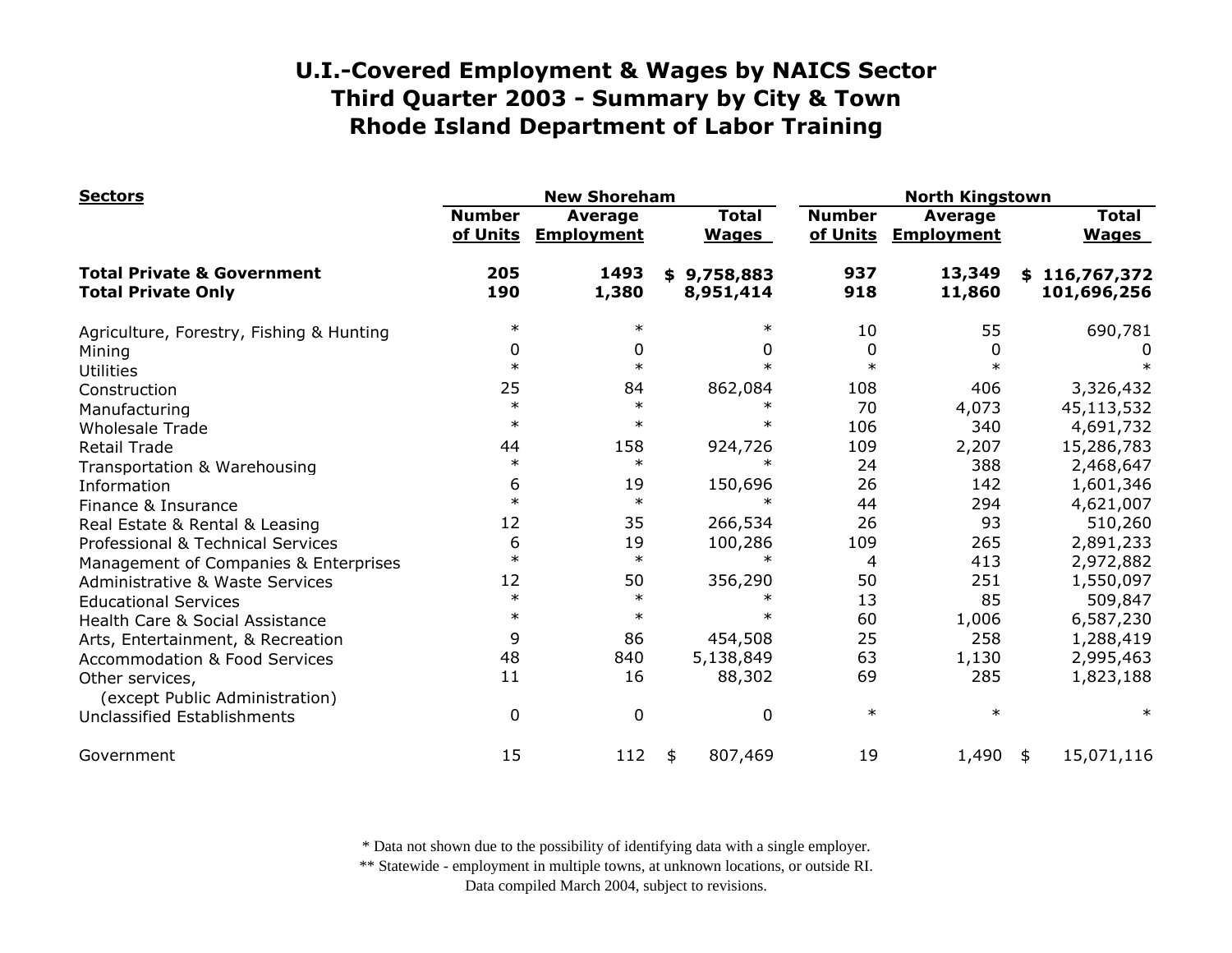| <b>Sectors</b>                                                     |                           | <b>North Providence</b>      |                              | <b>North Smithfield</b>   |                                     |                                |  |
|--------------------------------------------------------------------|---------------------------|------------------------------|------------------------------|---------------------------|-------------------------------------|--------------------------------|--|
|                                                                    | <b>Number</b><br>of Units | Average<br><b>Employment</b> | <b>Total</b><br><b>Wages</b> | <b>Number</b><br>of Units | <b>Average</b><br><b>Employment</b> | <b>Total</b><br><b>Wages</b>   |  |
| <b>Total Private &amp; Government</b><br><b>Total Private Only</b> | 725<br>712                | 8,796<br>7,949               | \$64,615,646<br>54,572,847   | 346<br>334                | 3,940<br>3,665                      | 29,880,585<br>\$<br>27,030,350 |  |
| Agriculture, Forestry, Fishing & Hunting                           | 0                         | 0                            | 0                            | $\ast$                    | $\ast$                              |                                |  |
| Mining                                                             | 0                         | 0                            | 0                            | $\ast$                    | $\ast$                              |                                |  |
| <b>Utilities</b>                                                   | $\mathbf 0$               |                              | 0                            | 0                         | 0                                   | 0                              |  |
| Construction                                                       | 67                        | 345                          | 3,061,092                    | 55                        | 321                                 | 3,191,566                      |  |
| Manufacturing                                                      | 62                        | 631                          | 4,354,079                    | 27                        | 545                                 | 4,586,247                      |  |
| <b>Wholesale Trade</b>                                             | 40                        | 121                          | 1,497,700                    | 30                        | 179                                 | 2,011,156                      |  |
| <b>Retail Trade</b>                                                | 96                        | 1,207                        | 7,095,582                    | 38                        | 633                                 | 4,098,461                      |  |
| Transportation & Warehousing                                       | 17                        | 134                          | 861,539                      | 11                        | 129                                 | 907,257                        |  |
| Information                                                        | 8                         | 28                           | 435,899                      | 7                         | 32                                  | 255,436                        |  |
| Finance & Insurance                                                | 37                        | 377                          | 4,172,130                    | 13                        | 94                                  | 1,116,766                      |  |
| Real Estate & Rental & Leasing                                     | 20                        | 83                           | 488,441                      | 11                        | 25                                  | 126,612                        |  |
| Professional & Technical Services                                  | 62                        | 267                          | 2,695,067                    | 35                        | 208                                 | 2,063,112                      |  |
| Management of Companies & Enterprises                              | $\ast$                    | $\ast$                       |                              | $\Omega$                  | 0                                   | $\Omega$                       |  |
| Administrative & Waste Services                                    | 51                        | 497                          | 2,196,406                    | 10                        | 40                                  | 217,074                        |  |
| <b>Educational Services</b>                                        | 10                        | 22                           | 67,988                       | $\ast$                    | $\ast$                              |                                |  |
| Health Care & Social Assistance                                    | 82                        | 2,868                        | 22,892,531                   | 35                        | 851                                 | 5,917,070                      |  |
| Arts, Entertainment, & Recreation                                  | 6                         | 110                          | 273,655                      | 5                         | 17                                  | 85,244                         |  |
| <b>Accommodation &amp; Food Services</b>                           | 69                        | 838                          | 2,476,955                    | 19                        | 415                                 | 1,192,130                      |  |
| Other services,<br>(except Public Administration)                  | 83                        | 386                          | 1,881,724                    | 31                        | 99                                  | 416,593                        |  |
| Unclassified Establishments                                        | $\ast$                    | $\ast$                       | $\ast$                       | 1                         | 7                                   | 213,570                        |  |
| Government                                                         | 13                        | 849                          | 10,042,799<br>\$             | 12                        | 275                                 | 2,850,235<br>$\frac{1}{2}$     |  |

\* Data not shown due to the possibility of identifying data with a single employer.

\*\* Statewide - employment in multiple towns, at unknown locations, or outside RI.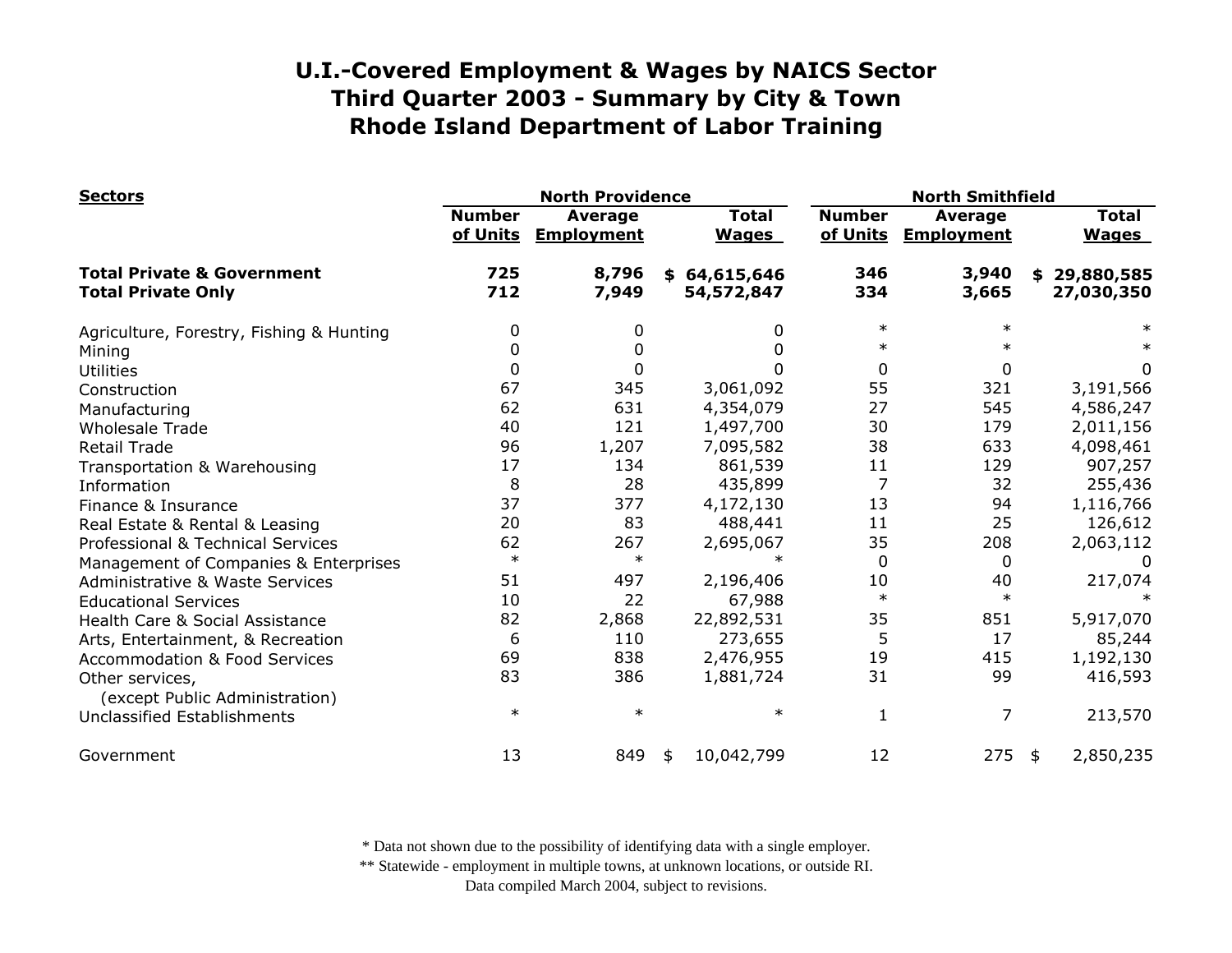| <b>Sectors</b>                                                     |                           | <b>Pawtucket</b>             |                              | Portsmouth                |                                     |                              |  |
|--------------------------------------------------------------------|---------------------------|------------------------------|------------------------------|---------------------------|-------------------------------------|------------------------------|--|
|                                                                    | <b>Number</b><br>of Units | <b>Average</b><br>Employment | <b>Total</b><br><b>Wages</b> | <b>Number</b><br>of Units | <b>Average</b><br><b>Employment</b> | <b>Total</b><br><b>Wages</b> |  |
| <b>Total Private &amp; Government</b><br><b>Total Private Only</b> | 1,545<br>1,521            | 27,464<br>25,693             | \$234,487,779<br>213,969,574 | 484<br>471                | 5,928<br>5,391                      | \$61,020,794<br>56,139,420   |  |
| Agriculture, Forestry, Fishing & Hunting                           | 0                         | 0                            | 0                            | 15                        | 63                                  | 283,623                      |  |
| Mining                                                             | 0                         | 0                            | 0                            | 0                         | 0                                   | U                            |  |
| <b>Utilities</b>                                                   | $\ast$                    | $\ast$                       | $\star$                      | $\ast$                    | $\ast$                              |                              |  |
| Construction                                                       | 158                       | 1,295                        | 14,773,137                   | 86                        | 722                                 | 7,580,956                    |  |
| Manufacturing                                                      | 198                       | 6,533                        | 55,372,333                   | 32                        | 2,082                               | 31,737,563                   |  |
| <b>Wholesale Trade</b>                                             | 90                        | 663                          | 7,843,799                    | 28                        | 108                                 | 955,940                      |  |
| <b>Retail Trade</b>                                                | 198                       | 2,235                        | 13,844,465                   | 54                        | 491                                 | 2,837,148                    |  |
| Transportation & Warehousing                                       | 36                        | 397                          | 3,886,159                    | 8                         | 43                                  | 158,217                      |  |
| Information                                                        | 22                        | 1,022                        | 10,677,701                   | 9                         | 61                                  | 827,633                      |  |
| Finance & Insurance                                                | 52                        | 1,108                        | 9,392,741                    | 19                        | 96                                  | 1,471,540                    |  |
| Real Estate & Rental & Leasing                                     | 44                        | 355                          | 3,269,571                    | 15                        | 122                                 | 705,355                      |  |
| Professional & Technical Services                                  | 116                       | 438                          | 3,990,093                    | 52                        | 126                                 | 1,300,871                    |  |
| Management of Companies & Enterprises                              | 7                         | 1,263                        | 21,931,599                   | $\ast$                    | $\ast$                              |                              |  |
| Administrative & Waste Services                                    | 95                        | 1,885                        | 7,401,258                    | 26                        | 111                                 | 642,847                      |  |
| <b>Educational Services</b>                                        | 24                        | 285                          | 1,847,031                    | $\overline{7}$            | 163                                 | 1,469,984                    |  |
| Health Care & Social Assistance                                    | 168                       | 5,047                        | 44,309,680                   | 29                        | 381                                 | 2,247,894                    |  |
| Arts, Entertainment, & Recreation                                  | 12                        | 492                          | 3,868,333                    | 12                        | 163                                 | 812,797                      |  |
| <b>Accommodation &amp; Food Services</b>                           | 128                       | 1,353                        | 4,174,001                    | 33                        | 488                                 | 2,081,192                    |  |
| Other services,<br>(except Public Administration)                  | 169                       | 1,304                        | 7,217,615                    | 42                        | 165                                 | 1,008,127                    |  |
| Unclassified Establishments                                        | $\ast$                    | $\ast$                       | $\ast$                       | $\mathbf 0$               | $\mathbf 0$                         | 0                            |  |
| Government                                                         | 24                        | 1,770                        | 20,518,205<br>\$             | 13                        | 536                                 | 4,881,374<br>\$              |  |

\* Data not shown due to the possibility of identifying data with a single employer.

\*\* Statewide - employment in multiple towns, at unknown locations, or outside RI.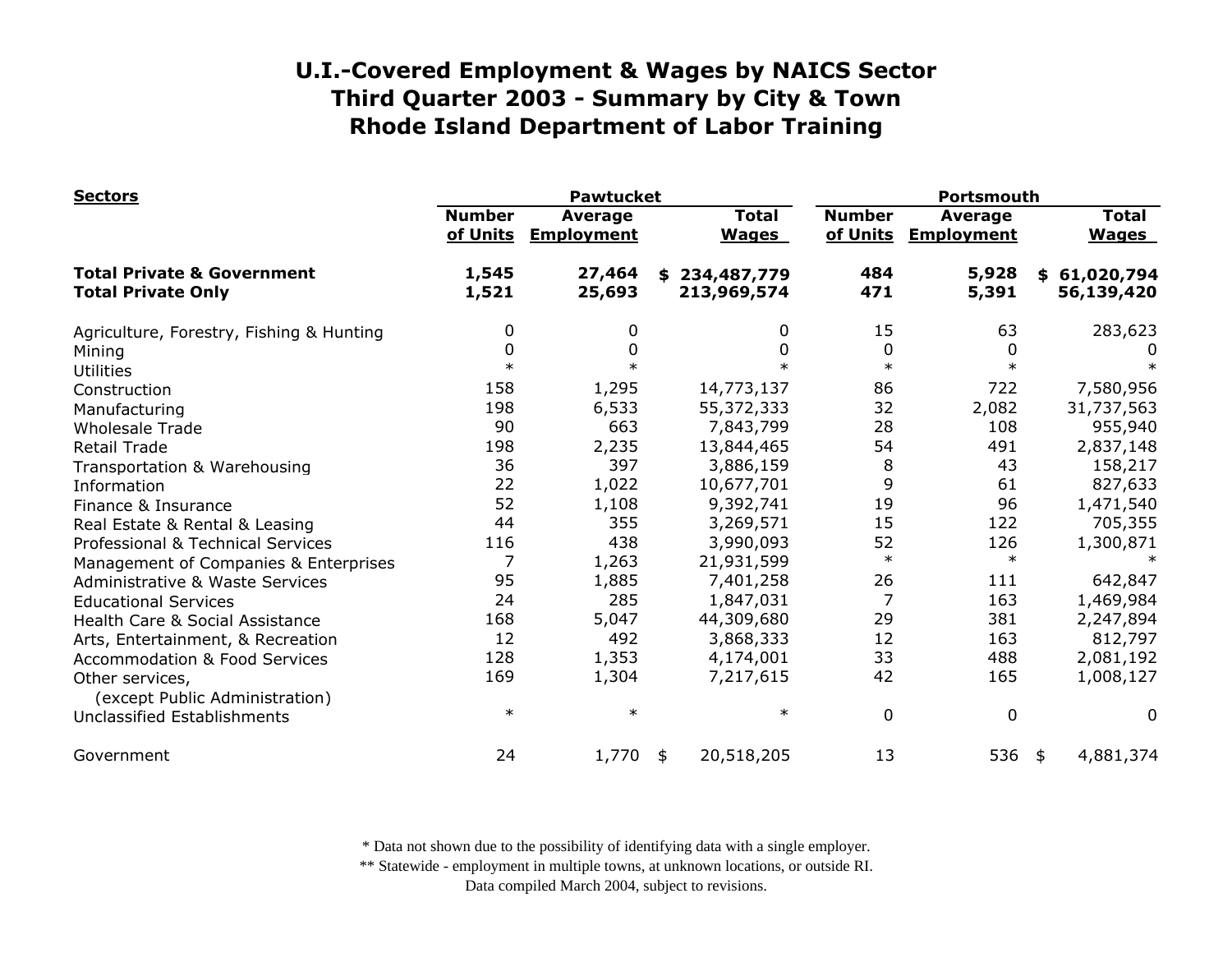| <b>Sectors</b>                                                     | <b>Providence</b>         |                                     |    |                                | <b>Richmond</b>           |                                     |    |                              |
|--------------------------------------------------------------------|---------------------------|-------------------------------------|----|--------------------------------|---------------------------|-------------------------------------|----|------------------------------|
|                                                                    | <b>Number</b><br>of Units | <b>Average</b><br><b>Employment</b> |    | <b>Total</b><br><b>Wages</b>   | <b>Number</b><br>of Units | <b>Average</b><br><b>Employment</b> |    | <b>Total</b><br><b>Wages</b> |
| <b>Total Private &amp; Government</b><br><b>Total Private Only</b> | 5,637<br>5,527            | 114,150<br>96,850                   |    | \$1,135,257,874<br>930,627,144 | 128<br>119                | 1,702<br>1,356                      |    | \$11,380,489<br>8,475,750    |
| Agriculture, Forestry, Fishing & Hunting                           | $\ast$                    |                                     |    | $\ast$                         | $\ast$                    | $\ast$                              |    |                              |
| Mining                                                             | U                         |                                     |    | U                              | $\ast$                    |                                     |    |                              |
| <b>Utilities</b>                                                   | 6                         | 695                                 |    | 12,403,177                     | 0                         | 0                                   |    | 0                            |
| Construction                                                       | 297                       | 3,275                               |    | 40,540,630                     | 17                        | 64                                  |    | 535,116                      |
| Manufacturing                                                      | 436                       | 7,698                               |    | 57,091,192                     |                           | 206                                 |    | 1,747,153                    |
| <b>Wholesale Trade</b>                                             | 287                       | 2,527                               |    | 29,402,593                     | 8                         | 31                                  |    | 494,067                      |
| <b>Retail Trade</b>                                                | 671                       | 7,247                               |    | 40,441,096                     | 21                        | 348                                 |    | 1,813,543                    |
| Transportation & Warehousing                                       | 69                        | 739                                 |    | 6,441,058                      | $\ast$                    | $\ast$                              |    |                              |
| Information                                                        | 131                       | 4,111                               |    | 56,415,556                     |                           | $\ast$                              |    |                              |
| Finance & Insurance                                                | 324                       | 6,660                               |    | 104,726,402                    | 5                         | 54                                  |    | 513,504                      |
| Real Estate & Rental & Leasing                                     | 196                       | 1,412                               |    | 13,499,483                     | 4                         | 14                                  |    | 55,131                       |
| Professional & Technical Services                                  | 881                       | 6,062                               |    | 79,823,008                     | 5                         | 22                                  |    | 126,992                      |
| Management of Companies & Enterprises                              | 33                        | 1,804                               |    | 30,653,863                     | 0                         | $\mathbf{0}$                        |    | $\Omega$                     |
| <b>Administrative &amp; Waste Services</b>                         | 339                       | 7,711                               |    | 44,497,232                     |                           | 63                                  |    | 451,969                      |
| <b>Educational Services</b>                                        | 94                        | 9,510                               |    | 100,299,967                    | 0                         | 0                                   |    |                              |
| Health Care & Social Assistance                                    | 551                       | 23,459                              |    | 245,233,648                    |                           | 72                                  |    | 474,166                      |
| Arts, Entertainment, & Recreation                                  | 58                        | 883                                 |    | 4,561,634                      | 6                         | 187                                 |    | 625,082                      |
| <b>Accommodation &amp; Food Services</b>                           | 491                       | 8,227                               |    | 33,085,964                     | 16                        | 203                                 |    | 694,526                      |
| Other services,<br>(except Public Administration)                  | 654                       | 4,815                               |    | 31,342,396                     | 10                        | 31                                  |    | 212,416                      |
| Unclassified Establishments                                        | $\ast$                    | $\ast$                              |    | $\ast$                         | $\overline{0}$            | $\overline{0}$                      |    | $\Omega$                     |
| Government                                                         | 110                       | 17,300                              | \$ | 204,630,730                    | 9                         | 346                                 | \$ | 2,904,739                    |

\* Data not shown due to the possibility of identifying data with a single employer.

\*\* Statewide - employment in multiple towns, at unknown locations, or outside RI.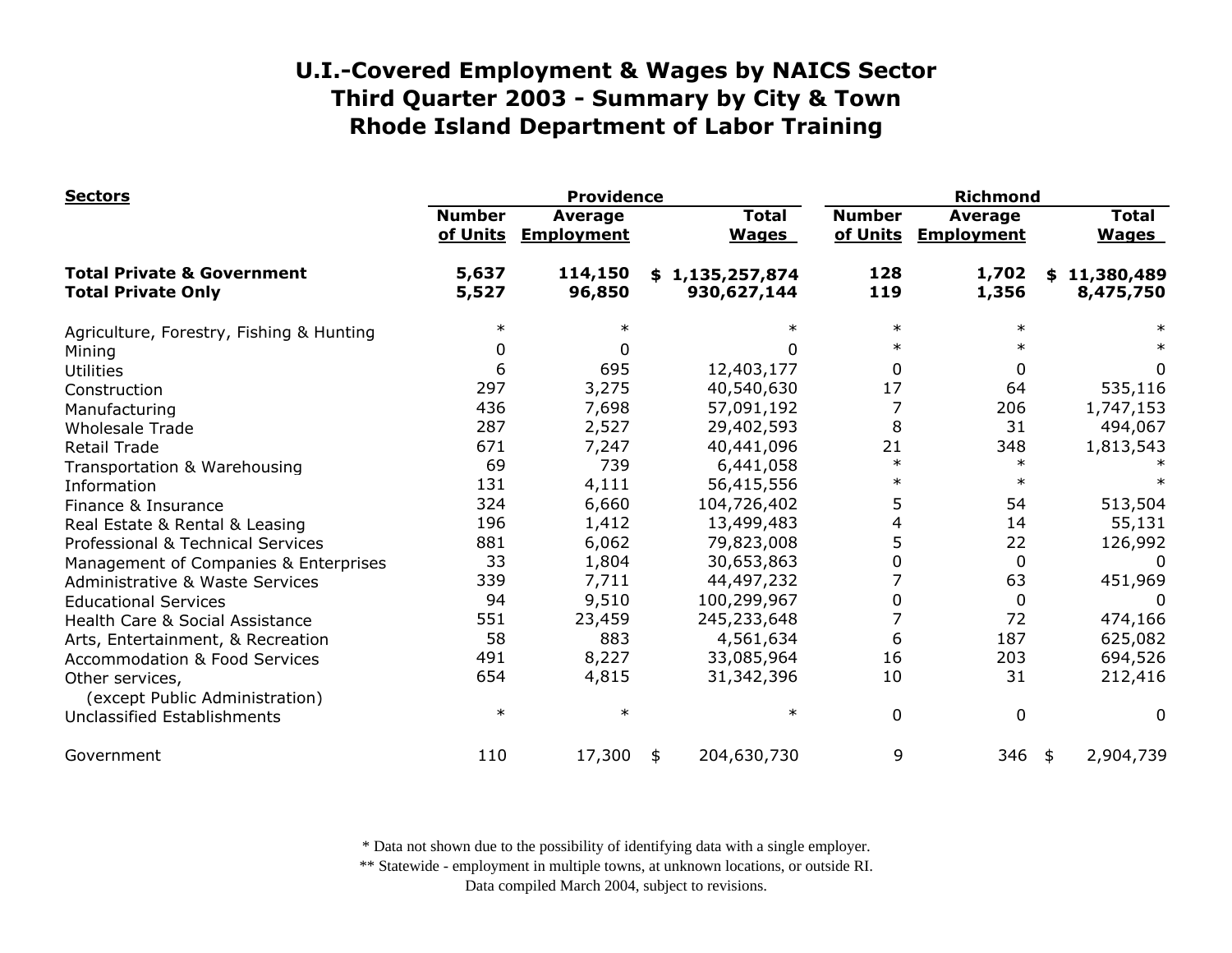| <b>Sectors</b>                                                     | <b>Scituate</b>           |                                     |                              | <b>Smithfield</b>         |                                     |                              |  |
|--------------------------------------------------------------------|---------------------------|-------------------------------------|------------------------------|---------------------------|-------------------------------------|------------------------------|--|
|                                                                    | <b>Number</b><br>of Units | <b>Average</b><br><b>Employment</b> | <b>Total</b><br><b>Wages</b> | <b>Number</b><br>of Units | <b>Average</b><br><b>Employment</b> | <b>Total</b><br><b>Wages</b> |  |
| <b>Total Private &amp; Government</b><br><b>Total Private Only</b> | 243<br>233                | 1,830<br>1,132                      | \$15,713,174<br>7,204,018    | 740<br>725                | 11,424<br>10,896                    | \$100,898,578<br>95,971,312  |  |
| Agriculture, Forestry, Fishing & Hunting                           | 8                         | 19                                  | 65,004                       | 4                         | 10                                  | 35,849                       |  |
| Mining                                                             | 0                         | 0                                   |                              | $\ast$                    | $\ast$                              |                              |  |
| Utilities                                                          | 0                         | 0                                   | 0                            | 0                         | 0                                   | 0                            |  |
| Construction                                                       | 51                        | 154                                 | 1,440,199                    | 122                       | 925                                 | 11,761,948                   |  |
| Manufacturing                                                      | 12                        | 78                                  | 499,100                      | 81                        | 1,234                               | 11,237,778                   |  |
| <b>Wholesale Trade</b>                                             | 17                        | 43                                  | 483,645                      | 69                        | 742                                 | 8,907,026                    |  |
| <b>Retail Trade</b>                                                | 20                        | 219                                 | 1,039,306                    | 103                       | 2,141                               | 11,717,817                   |  |
| Transportation & Warehousing                                       | 16                        | 43                                  | 356,936                      | 13                        | 133                                 | 1,152,421                    |  |
| Information                                                        | 6                         | 31                                  | 203,802                      | 11                        | 126                                 | 1,072,218                    |  |
| Finance & Insurance                                                | 7                         | 24                                  | 173,315                      | 34                        | 1,620                               | 24,632,311                   |  |
| Real Estate & Rental & Leasing                                     | 6                         | 11                                  | 76,460                       | 14                        | 88                                  | 849,572                      |  |
| Professional & Technical Services                                  | 22                        | 58                                  | 513,299                      | 57                        | 221                                 | 2,520,961                    |  |
| Management of Companies & Enterprises                              | $\mathbf 0$               | 0                                   | 0                            | $\ast$                    | $\ast$                              |                              |  |
| <b>Administrative &amp; Waste Services</b>                         | 21                        | 101                                 | 572,086                      | 39                        | 234                                 | 2,018,785                    |  |
| <b>Educational Services</b>                                        | $\ast$                    | $\ast$                              |                              | 6                         | 666                                 | 7,288,421                    |  |
| Health Care & Social Assistance                                    | 16                        | 181                                 | 1,046,890                    | 45                        | 1,163                               | 7,220,063                    |  |
| Arts, Entertainment, & Recreation                                  | 0                         | 0                                   | 0                            | 7                         | 49                                  | 197,238                      |  |
| <b>Accommodation &amp; Food Services</b>                           | 9                         | 106                                 | 333,306                      | 60                        | 1,265                               | 4,025,103                    |  |
| Other services,<br>(except Public Administration)                  | 20                        | 50                                  | 310,561                      | 56                        | 268                                 | 1,231,520                    |  |
| Unclassified Establishments                                        | $\ast$                    | $\ast$                              | $\ast$                       | $\overline{2}$            | 3                                   | 25,979                       |  |
| Government                                                         | 10                        | 701                                 | 8,509,156<br>\$              | 15                        | 528                                 | 4,927,266<br>$\frac{1}{2}$   |  |

\* Data not shown due to the possibility of identifying data with a single employer.

\*\* Statewide - employment in multiple towns, at unknown locations, or outside RI.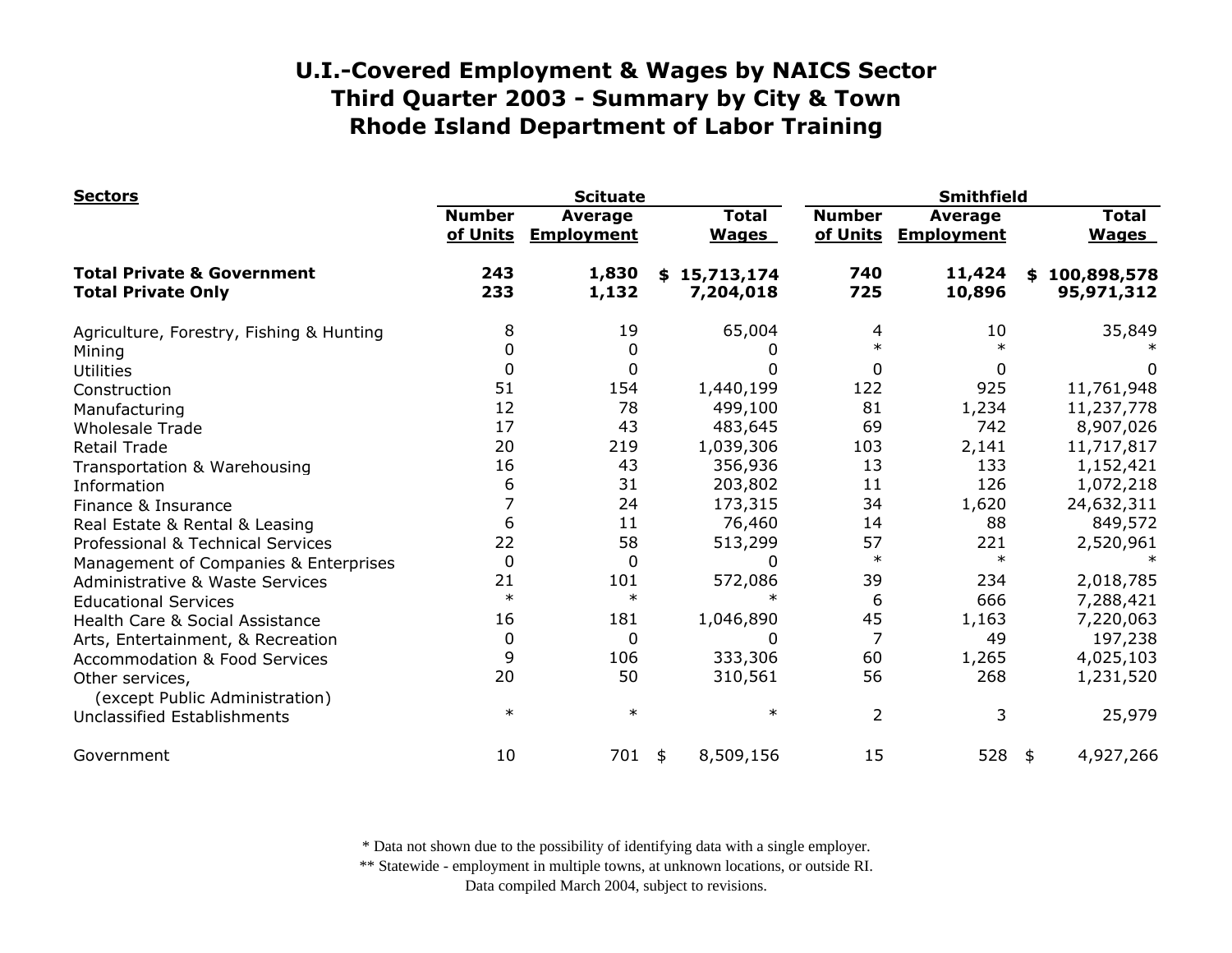| <b>Sectors</b>                                                     | <b>South Kingstown</b>    |                                     |                              |                             | <b>Tiverton</b>           |                                     |                              |  |
|--------------------------------------------------------------------|---------------------------|-------------------------------------|------------------------------|-----------------------------|---------------------------|-------------------------------------|------------------------------|--|
|                                                                    | <b>Number</b><br>of Units | <b>Average</b><br><b>Employment</b> | <b>Total</b><br><b>Wages</b> |                             | <b>Number</b><br>of Units | <b>Average</b><br><b>Employment</b> | <b>Total</b><br><b>Wages</b> |  |
| <b>Total Private &amp; Government</b><br><b>Total Private Only</b> | 945<br>927                | 12,373<br>8,871                     |                              | \$107,903,741<br>71,748,404 | 392<br>377                | 2,547<br>2,107                      | \$17,925,280<br>14,075,735   |  |
| Agriculture, Forestry, Fishing & Hunting                           | 22                        | 152                                 |                              | 1,333,501                   | 13                        | 38                                  | 136,290                      |  |
| Mining                                                             | $\ast$                    | $\ast$                              |                              |                             | $\ast$                    | $\ast$                              |                              |  |
| <b>Utilities</b>                                                   | $\ast$                    | $\ast$                              |                              | $\ast$                      | $\ast$                    | $\ast$                              |                              |  |
| Construction                                                       | 108                       | 410                                 |                              | 3,395,778                   | 51                        | 199                                 | 1,617,416                    |  |
| Manufacturing                                                      | 26                        | 807                                 |                              | 10,513,885                  | 15                        | 85                                  | 506,620                      |  |
| <b>Wholesale Trade</b>                                             | 73                        | 643                                 |                              | 9,894,431                   | 25                        | 99                                  | 981,553                      |  |
| <b>Retail Trade</b>                                                | 111                       | 1,355                               |                              | 8,444,167                   | 57                        | 607                                 | 4,449,734                    |  |
| Transportation & Warehousing                                       | 12                        | 106                                 |                              | 314,904                     | 13                        | 43                                  | 251,629                      |  |
| Information                                                        | 18                        | 154                                 |                              | 1,892,456                   | 4                         | 3                                   | 41,419                       |  |
| Finance & Insurance                                                | 34                        | 231                                 |                              | 2,739,154                   | 14                        | 43                                  | 352,340                      |  |
| Real Estate & Rental & Leasing                                     | 30                        | 100                                 |                              | 855,296                     | 10                        | 31                                  | 208,080                      |  |
| Professional & Technical Services                                  | 89                        | 340                                 |                              | 3,998,707                   | 39                        | 145                                 | 1,368,303                    |  |
| Management of Companies & Enterprises                              | $\ast$                    | $\ast$                              |                              | $\ast$                      | $\ast$                    | $\ast$                              | $\ast$                       |  |
| <b>Administrative &amp; Waste Services</b>                         | 62                        | 288                                 |                              | 2,125,888                   | 30                        | 82                                  | 521,450                      |  |
| <b>Educational Services</b>                                        | 19                        | 124                                 |                              | 671,212                     | $\ast$                    | $\ast$                              |                              |  |
| Health Care & Social Assistance                                    | 92                        | 1,966                               |                              | 16,591,358                  | 27                        | 344                                 | 2,011,058                    |  |
| Arts, Entertainment, & Recreation                                  | 29                        | 317                                 |                              | 1,409,396                   | 5                         | 24                                  | 119,932                      |  |
| <b>Accommodation &amp; Food Services</b>                           | 96                        | 1,149                               |                              | 3,779,910                   | 24                        | 182                                 | 531,727                      |  |
| Other services,                                                    | 102                       | 715                                 |                              | 3,474,499                   | 43                        | 145                                 | 603,328                      |  |
| (except Public Administration)                                     |                           |                                     |                              |                             |                           |                                     |                              |  |
| Unclassified Establishments                                        | $\Omega$                  | $\mathbf 0$                         |                              | 0                           | $\mathbf 0$               | $\pmb{0}$                           |                              |  |
| Government                                                         | 18                        | 3,500                               | \$                           | 36,155,337                  | 15                        | 439                                 | 3,849,545<br>\$              |  |

\* Data not shown due to the possibility of identifying data with a single employer.

\*\* Statewide - employment in multiple towns, at unknown locations, or outside RI.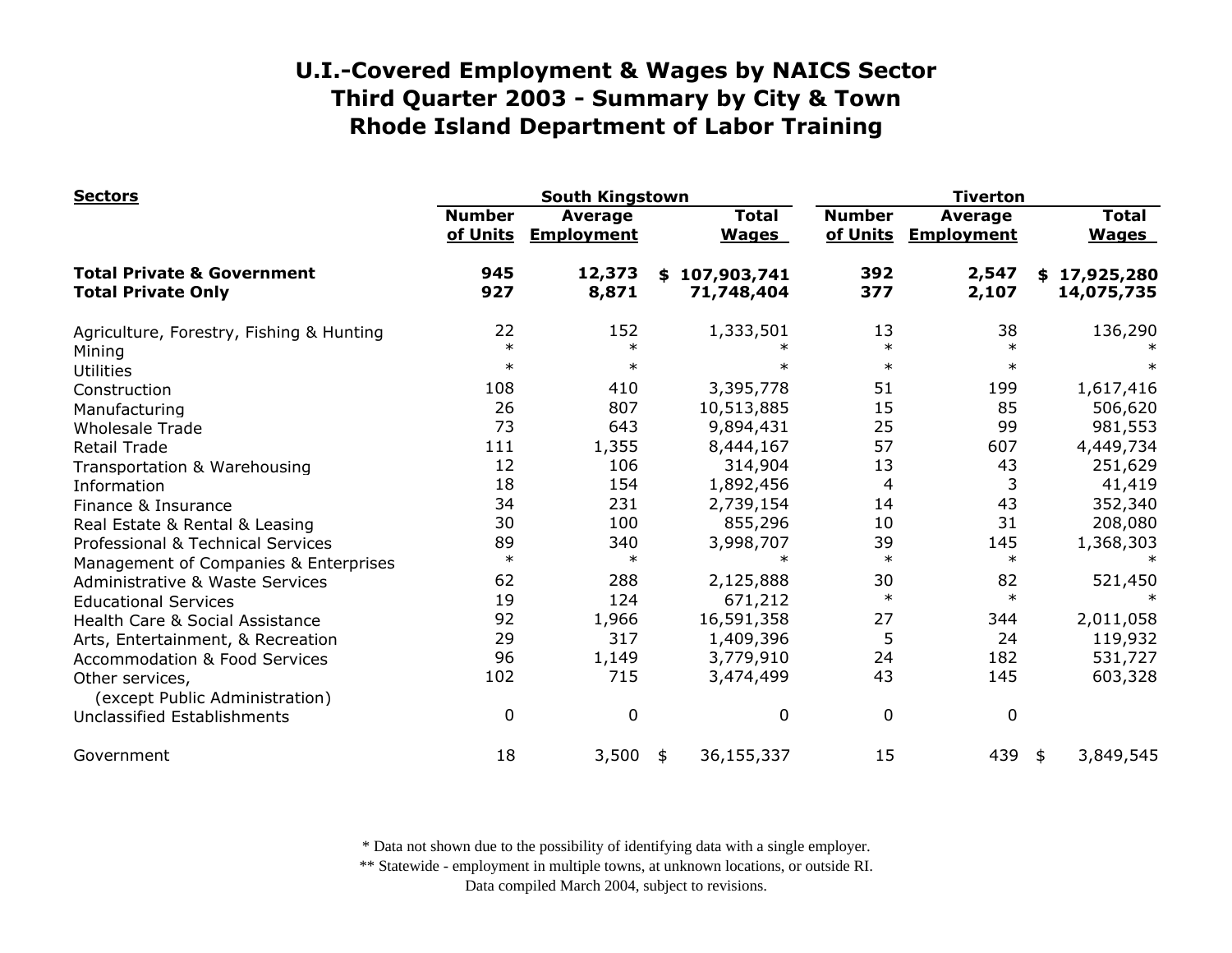| <b>Sectors</b>                                                     | <b>Warren</b>             |                                     |                                | <b>Warwick</b>            |                                     |                              |  |
|--------------------------------------------------------------------|---------------------------|-------------------------------------|--------------------------------|---------------------------|-------------------------------------|------------------------------|--|
|                                                                    | <b>Number</b><br>of Units | <b>Average</b><br><b>Employment</b> | <b>Total</b><br><b>Wages</b>   | <b>Number</b><br>of Units | <b>Average</b><br><b>Employment</b> | <b>Total</b><br><b>Wages</b> |  |
| <b>Total Private &amp; Government</b><br><b>Total Private Only</b> | 367<br>358                | 4,115<br>3,993                      | 29,294,469<br>\$<br>27,821,409 | 3,193<br>3,159            | 51,301<br>47,383                    | \$410,428,921<br>363,706,951 |  |
| Agriculture, Forestry, Fishing & Hunting                           | $\ast$                    | $\ast$                              | $\ast$                         | $\ast$                    | $\ast$                              |                              |  |
| Mining                                                             | 0                         | 0                                   | 0                              | $\ast$                    |                                     |                              |  |
| <b>Utilities</b>                                                   | 0                         | $\Omega$                            | 0                              | $\ast$                    |                                     |                              |  |
| Construction                                                       | 42                        | 140                                 | 1,006,439                      | 295                       | 2,130                               | 22,807,975                   |  |
| Manufacturing                                                      | 47                        | 1,154                               | 10,407,121                     | 217                       | 5,065                               | 44,755,477                   |  |
| <b>Wholesale Trade</b>                                             | 19                        | 187                                 | 2,922,891                      | 263                       | 1,828                               | 19,591,517                   |  |
| <b>Retail Trade</b>                                                | 50                        | 281                                 | 1,461,655                      | 474                       | 8,744                               | 51,712,404                   |  |
| Transportation & Warehousing                                       | 11                        | 373                                 | 1,940,708                      | 102                       | 2,479                               | 19,074,858                   |  |
| Information                                                        | $\overline{4}$            | 45                                  | 270,253                        | 42                        | 615                                 | 8,472,360                    |  |
| Finance & Insurance                                                | 13                        | 107                                 | 1,162,302                      | 192                       | 2,947                               | 36,859,351                   |  |
| Real Estate & Rental & Leasing                                     | 8                         | 25                                  | 185,655                        | 129                       | 1,407                               | 11,469,944                   |  |
| Professional & Technical Services                                  | 20                        | 75                                  | 737,624                        | 348                       | 1,518                               | 17,510,711                   |  |
| Management of Companies & Enterprises                              | $\ast$                    | $\ast$                              | $\ast$                         | 9                         | 1,335                               | 16,275,734                   |  |
| <b>Administrative &amp; Waste Services</b>                         | 22                        | 155                                 | 910,483                        | 183                       | 3,125                               | 17,283,255                   |  |
| <b>Educational Services</b>                                        | 5                         | 54                                  | 351,012                        | 30                        | 710                                 | 5,016,753                    |  |
| Health Care & Social Assistance                                    | 33                        | 571                                 | 3,711,467                      | 322                       | 7,611                               | 61,901,339                   |  |
| Arts, Entertainment, & Recreation                                  | 5                         | 24                                  | 107,281                        | 34                        | 605                                 | 2,510,465                    |  |
| <b>Accommodation &amp; Food Services</b>                           | 38                        | 663                                 | 1,900,260                      | 243                       | 5,459                               | 18,501,273                   |  |
| Other services,<br>(except Public Administration)                  | 37                        | 133                                 | 702,867                        | 268                       | 1,775                               | 9,664,958                    |  |
| Unclassified Establishments                                        | 0                         | $\mathbf 0$                         | 0                              | 3                         | 2                                   | 19,421                       |  |
| Government                                                         | 9                         | 123                                 | 1,473,060<br>\$                | 34                        | 3,918                               | 46,721,970<br>\$             |  |

\* Data not shown due to the possibility of identifying data with a single employer.

\*\* Statewide - employment in multiple towns, at unknown locations, or outside RI.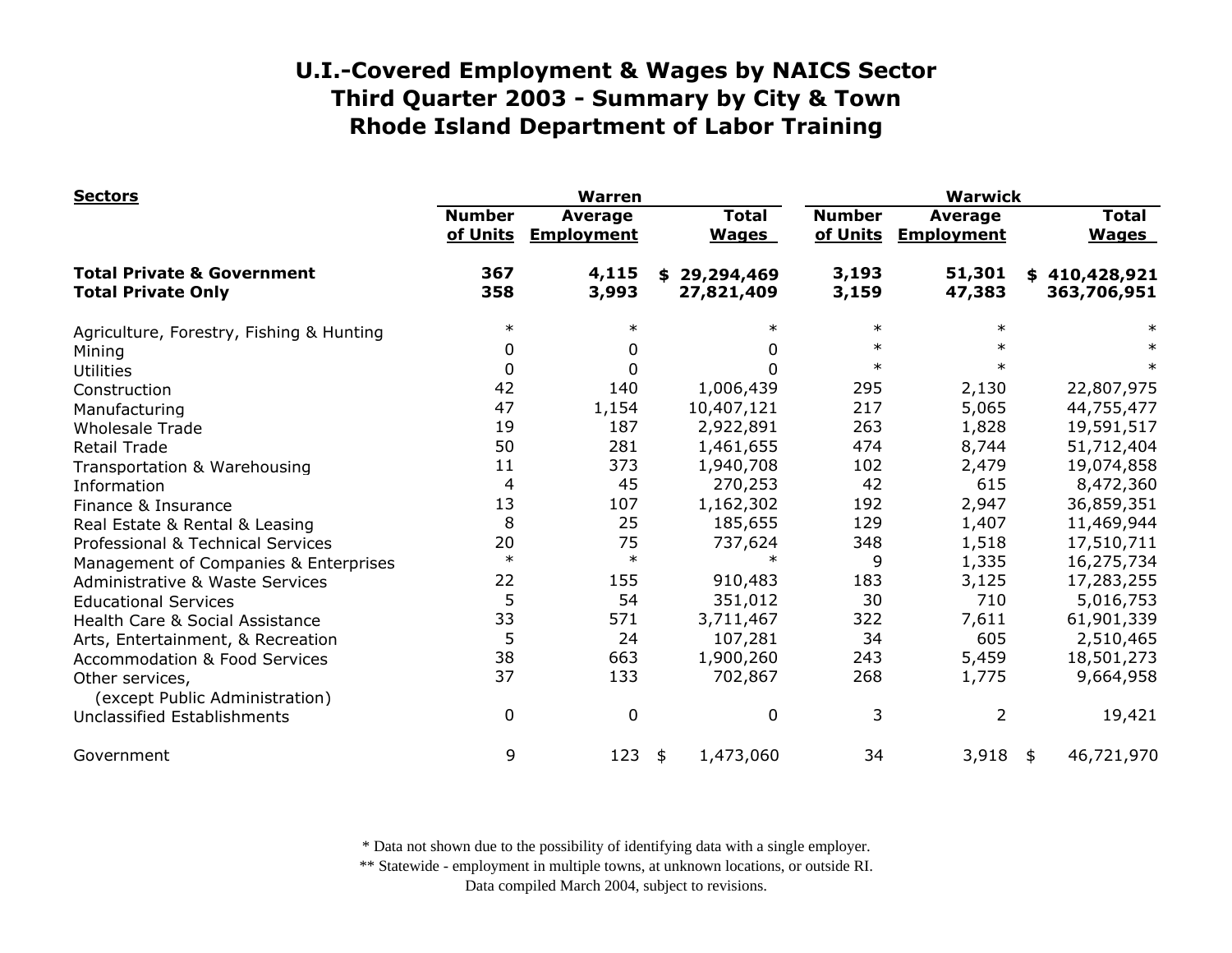| <b>Sectors</b>                                                     |                           | Westerly                            |                              | <b>West Greenwich</b>     |                                     |                              |  |
|--------------------------------------------------------------------|---------------------------|-------------------------------------|------------------------------|---------------------------|-------------------------------------|------------------------------|--|
|                                                                    | <b>Number</b><br>of Units | <b>Average</b><br><b>Employment</b> | <b>Total</b><br><b>Wages</b> | <b>Number</b><br>of Units | <b>Average</b><br><b>Employment</b> | <b>Total</b><br><b>Wages</b> |  |
| <b>Total Private &amp; Government</b><br><b>Total Private Only</b> | 840<br>816                | 10,364<br>9,694                     | \$72,475,014<br>65,987,683   | 178<br>170                | 4,020<br>3,486                      | \$75,663,474<br>71,964,953   |  |
| Agriculture, Forestry, Fishing & Hunting                           | $\ast$                    | $\ast$                              | $\ast$                       | $\ast$                    | $\ast$                              |                              |  |
| Mining                                                             | $\ast$                    | $\ast$                              |                              | 0                         | 0                                   | 0                            |  |
| <b>Utilities</b>                                                   | $\ast$                    |                                     |                              | 0                         | 0                                   | 0                            |  |
| Construction                                                       | 104                       | 460                                 | 4,140,981                    | 41                        | 334                                 | 5,154,232                    |  |
| Manufacturing                                                      | 31                        | 834                                 | 7,984,886                    | 10                        | 1,192                               | 24,582,335                   |  |
| <b>Wholesale Trade</b>                                             | 24                        | 61                                  | 720,352                      | 17                        | 244                                 | 3,597,564                    |  |
| <b>Retail Trade</b>                                                | 141                       | 2,273                               | 12,082,449                   | 8                         | 60                                  | 310,390                      |  |
| Transportation & Warehousing                                       | 11                        | 37                                  | 233,182                      | 9                         | 192                                 | 1,934,065                    |  |
| Information                                                        | 11                        | 234                                 | 2,512,693                    | $\ast$                    | $\ast$                              |                              |  |
| Finance & Insurance                                                | 30                        | 315                                 | 2,961,518                    | 5                         | 32                                  | 707,050                      |  |
| Real Estate & Rental & Leasing                                     | 22                        | 131                                 | 623,862                      | 5                         | 45                                  | 452,150                      |  |
| Professional & Technical Services                                  | 67                        | 190                                 | 1,584,702                    | 20                        | 1,030                               | 33,539,109                   |  |
| Management of Companies & Enterprises                              | $\ast$                    | $\ast$                              |                              | $\Omega$                  | 0                                   |                              |  |
| <b>Administrative &amp; Waste Services</b>                         | 43                        | 161                                 | 801,885                      | 17                        | 63                                  | 451,517                      |  |
| <b>Educational Services</b>                                        | 5                         | 38                                  | 162,522                      | $\ast$                    | $\ast$                              |                              |  |
| Health Care & Social Assistance                                    | 100                       | 1,894                               | 16,806,878                   | 8                         | 65                                  | 369,131                      |  |
| Arts, Entertainment, & Recreation                                  | 29                        | 436                                 | 2,078,680                    | $\ast$                    | $\ast$                              | $\ast$                       |  |
| <b>Accommodation &amp; Food Services</b>                           | 98                        | 1,784                               | 7,369,809                    | 12                        | 177                                 | 585,376                      |  |
| Other services,<br>(except Public Administration)                  | 89                        | 509                                 | 2,135,427                    | 8                         | 16                                  | 67,660                       |  |
| Unclassified Establishments                                        | $\overline{2}$            | 4                                   | 63,693                       | $\mathbf 0$               | $\mathbf 0$                         | 0                            |  |
| Government                                                         | 24                        | 673                                 | 6,487,331<br>\$              | 8                         | 533                                 | 3,698,521<br>\$              |  |

\* Data not shown due to the possibility of identifying data with a single employer.

\*\* Statewide - employment in multiple towns, at unknown locations, or outside RI.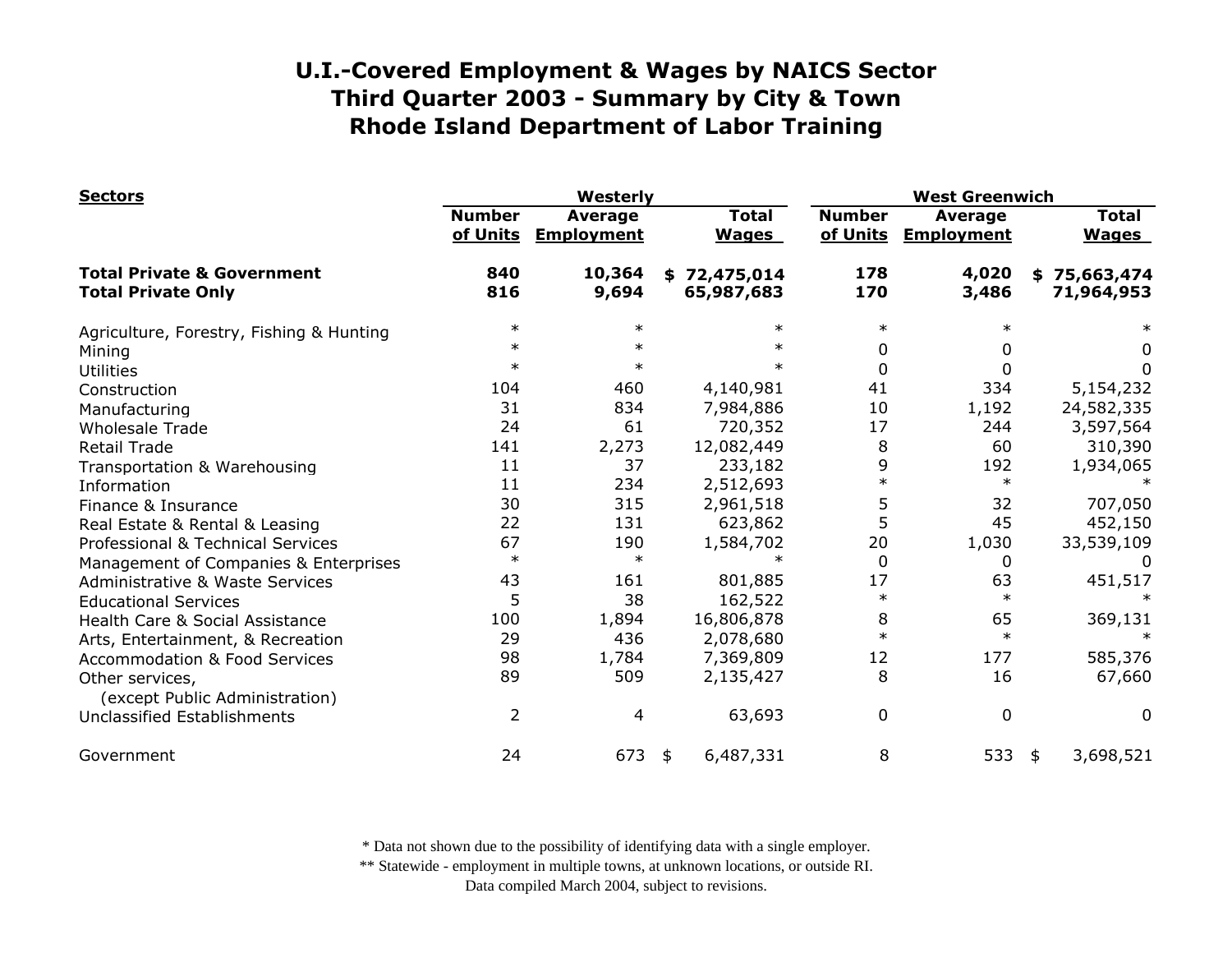| <b>Sectors</b>                                                     |                           | <b>West Warwick</b>                 |                              | Woonsocket                |                                     |                              |  |
|--------------------------------------------------------------------|---------------------------|-------------------------------------|------------------------------|---------------------------|-------------------------------------|------------------------------|--|
|                                                                    | <b>Number</b><br>of Units | <b>Average</b><br><b>Employment</b> | <b>Total</b><br><b>Wages</b> | <b>Number</b><br>of Units | <b>Average</b><br><b>Employment</b> | <b>Total</b><br><b>Wages</b> |  |
| <b>Total Private &amp; Government</b><br><b>Total Private Only</b> | 625<br>609                | 9,133<br>8,409                      | \$72,840,919<br>65,459,808   | 867<br>848                | 14,716<br>13,270                    | \$119,809,159<br>108,760,132 |  |
| Agriculture, Forestry, Fishing & Hunting                           | 0                         | 0                                   | 0                            | $\ast$                    |                                     |                              |  |
| Mining                                                             | $\ast$                    | $\ast$                              | $\ast$                       | 0                         | 0                                   | 0                            |  |
| <b>Utilities</b>                                                   | 0                         | 0                                   | 0                            | $\ast$                    |                                     |                              |  |
| Construction                                                       | 80                        | 348                                 | 2,889,428                    | 71                        | 407                                 | 3,493,739                    |  |
| Manufacturing                                                      | 47                        | 1,828                               | 18,256,641                   | 81                        | 1,523                               | 18,794,415                   |  |
| <b>Wholesale Trade</b>                                             | 38                        | 387                                 | 3,641,912                    | 51                        | 263                                 | 2,744,274                    |  |
| <b>Retail Trade</b>                                                | 101                       | 1,255                               | 8,137,047                    | 129                       | 2,023                               | 11,321,585                   |  |
| Transportation & Warehousing                                       | 12                        | 323                                 | 2,554,603                    | 14                        | 769                                 | 5,367,745                    |  |
| Information                                                        | 5                         | 557                                 | 5,567,985                    | 6                         | 48                                  | 589,709                      |  |
| Finance & Insurance                                                | 19                        | 1,036                               | 9,251,870                    | 31                        | 274                                 | 3,064,004                    |  |
| Real Estate & Rental & Leasing                                     | 20                        | 64                                  | 406,627                      | 30                        | 105                                 | 871,505                      |  |
| Professional & Technical Services                                  | 36                        | 195                                 | 2,592,085                    | 64                        | 195                                 | 1,907,711                    |  |
| Management of Companies & Enterprises                              | $\ast$                    | $\ast$                              | $\ast$                       | 6                         | 1,701                               | 25,141,811                   |  |
| <b>Administrative &amp; Waste Services</b>                         | 35                        | 208                                 | 1,005,174                    | 39                        | 528                                 | 3,341,525                    |  |
| <b>Educational Services</b>                                        | 9                         | 63                                  | 317,428                      | 13                        | 336                                 | 2,317,359                    |  |
| Health Care & Social Assistance                                    | 48                        | 747                                 | 5,410,677                    | 102                       | 3,206                               | 22,952,605                   |  |
| Arts, Entertainment, & Recreation                                  | 9                         | 69                                  | 316,810                      | 11                        | 68                                  | 348,861                      |  |
| <b>Accommodation &amp; Food Services</b>                           | 67                        | 939                                 | 2,735,067                    | 96                        | 1,162                               | 3,142,748                    |  |
| Other services,                                                    | 81                        | 386                                 | 2,110,789                    | 100                       | 584                                 | 2,436,443                    |  |
| (except Public Administration)                                     |                           |                                     |                              |                           |                                     |                              |  |
| Unclassified Establishments                                        | 0                         | 0                                   | 0                            | $\overline{2}$            | 7                                   | 117,217                      |  |
| Government                                                         | 16                        | 726                                 | 7,381,111<br>\$              | 19                        | 1,446                               | 11,049,027<br>- \$           |  |

\* Data not shown due to the possibility of identifying data with a single employer.

\*\* Statewide - employment in multiple towns, at unknown locations, or outside RI.